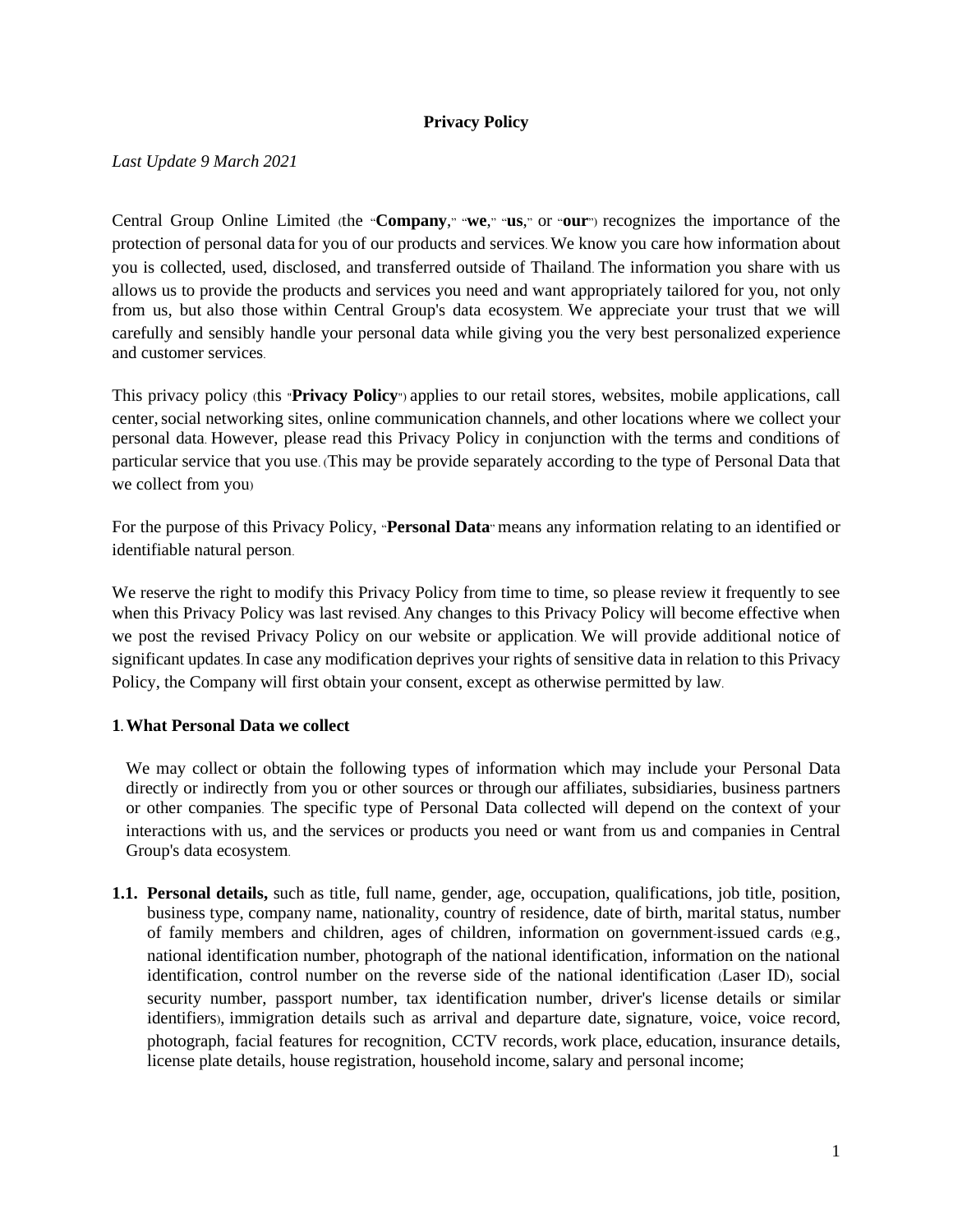- **1.2. Contact details,** such as postal address, delivery details, billing address, residential address, workplace address, address shown in the national identification card, telephone number, fax number, email address, LINE ID, Facebook account, Facebook ID, Google ID, Twitter ID, and other ID from social networking sites, your contact person's contact details (e.g., telephone number, contact data on any correspondence (e.g. written communication with you), and any other contact details you provided to us;
- **1.3. Membership details,** such as account details, member card number, reward points, member ID (e.g. The 1 member card number, The 1 ID, Siebel ID, member ID, customer ID), member type, customer type, member join/registration date and month, membership period, bank account and payment details, service and product applications (e.g. membership application, insurance application);
- 1.4. Financial details, such as debit/credit card or bank information, credit/debit card number, credit card type, issuance/expiration date, cycle cut, account details, bank account details, prompt pay number payment details and records, your information regarding the risk profile for the business partner, credit rating and solvency, information in accordance with the declaration of suitability, suitability of transaction and any other financial details;
- **1.5. Transaction details,** such as details about payment to and from you, payment date and/or time, payment amount, details about refund, refund amount, points, date and location of purchase, purchase/order number, appointment date for service, address/date and time for pick up or delivery, acknowledgement of receipt, recipient email's signature, warranty details, complaints and claims, booking details, rental details, transaction, transaction history, location, transaction status, past sales transaction, status, transaction status, purchasing behaviour, and any other details of products and services you have purchased, including but not limited to any information incurring from using of products or services provided on our platform, such as e-pocket, digital asset, lending product, insurance product and the product related to wealth management, etc.;
- **1.6. Technical details,** such as Internet Protocol (IP) address, cookies, media access control (MAC) address, web beacon, log, device ID (such as international mobile equipment identifier (IMEI), electronic serial number (ESN), mobile equipment identifier (MEID) and serial number (SN)), device model and type, formats of software and hardware of the device when it is activated in the system, network, connection details, access details, single sign-on (SSO), login log, access time and location, time spent on the page, login data, GPS, latitude, longitude and time spent on each webpage, login information, applications downloaded on a communication devices, search history, browsing details, browser type and version, time zone setting and location, browser plug-in types and versions, operating system and platform and other technology on devices you use to access the platform, including any other technical information arising from the use of our platform and systems;
- **1.7. Behaviour details**, such as information about your purchasing behavior and data supplied through the use of our products and services;
- **1.8. Profile details,** such as your username and password, profile details and picture, purchases, historical orders, past orders, purchase history, items bought, item quantity, orders or product recalls made by you, orders via website, Cash On Delivery details, order ID, financial records, PIN, your interests, preferences, feedback and survey responses, satisfaction survey, social media engagement, participation details, loyalty programs, your use of discount codes and promotions, customer order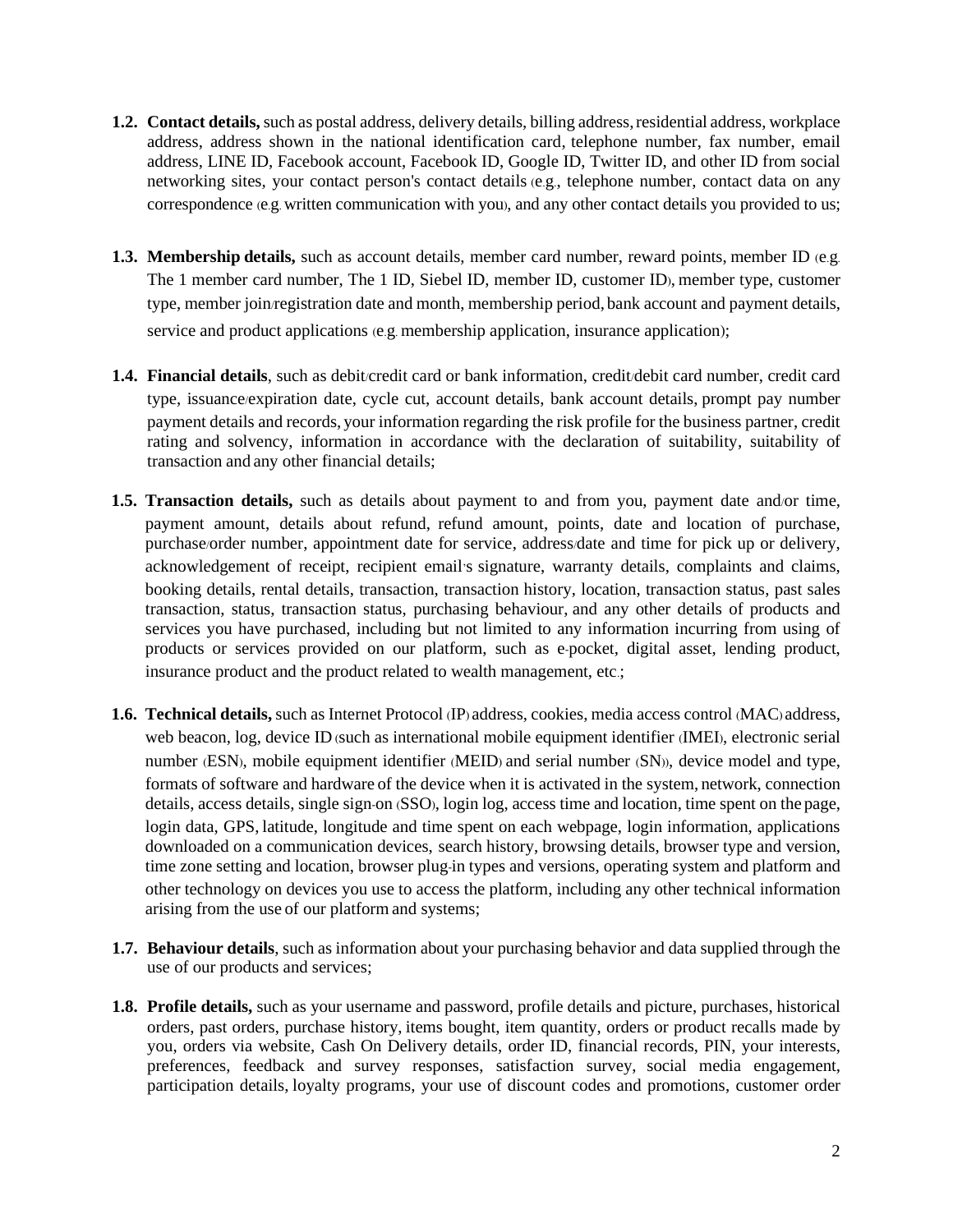description, customer service, attendance to trade exhibitions and events, trade exhibitions, litigation, testing and trials;

- **1.9. Usage details,** such as information on how you browse or use our websites, platform, application products and services, productsin customer's cart, wish list record, remind me flash sale record, followshop record, and timestamp of last click and Q&A record;
- **1.10.Marketing and communication details,** such as your preference in receiving marketing from us, our affiliates, subsidiaries, business partners or other companies, and your communication preferences; and/or
- **1.11Sensitive data,** such as race,religion, political opinions, fingerprints, facial recognition, person identity information (biometrics), face, information from the iris recognition, physical or mental health or condition, genetic data, medical history, disability and criminal records.

If you provide Personal Data of any third party to us, e.g., their name, family name, address details, and telephone number for emergency contact, family member income, or if you use the service on any of our platforms with your consent, we can access and collect third party personal information relating to you, such as information on name, picture and/or phone number, as well as personal and contact information of family, friends, emergency contact persons, recommended persons or referrals accessible from your mobile number, etc.; please provide this Privacy Policy for their acknowledgement and/or obtaining consents if necessary.

We will only collect, use, or disclose sensitive data on the basis of your explicit consent or where permitted by law.

We only collect the information of children, quasi-incompetent persons, and incompetent persons where their parent or guardian has given their consent. We do not knowingly collect information from customers under the age of 20 without their parental consent when it is required, or from quasiincompetent persons and incompetent persons without their legal guardian's consent. In the event we learn that we have unintentionally collected personal information from anyone under the age of 20 without parental consent when it is required, or from quasi-incompetent persons and incompetent persons without their legal guardians, we will delete it immediately or process only if we can rely on other legal bases apart from consent.

### **2. Why we collect, use or disclose your Personal Data**

### **2.1. The purpose for which your consent would be required**

**Marketing and Communications**: We collect, use and disclose your Personal Data to provide privileges and promotions, discounts, special offers, advertisements, notices,news, information and any marketing and communications about the products and services from us, Central Group, our affiliates, subsidiaries and business partners which we cannot rely on other legal bases.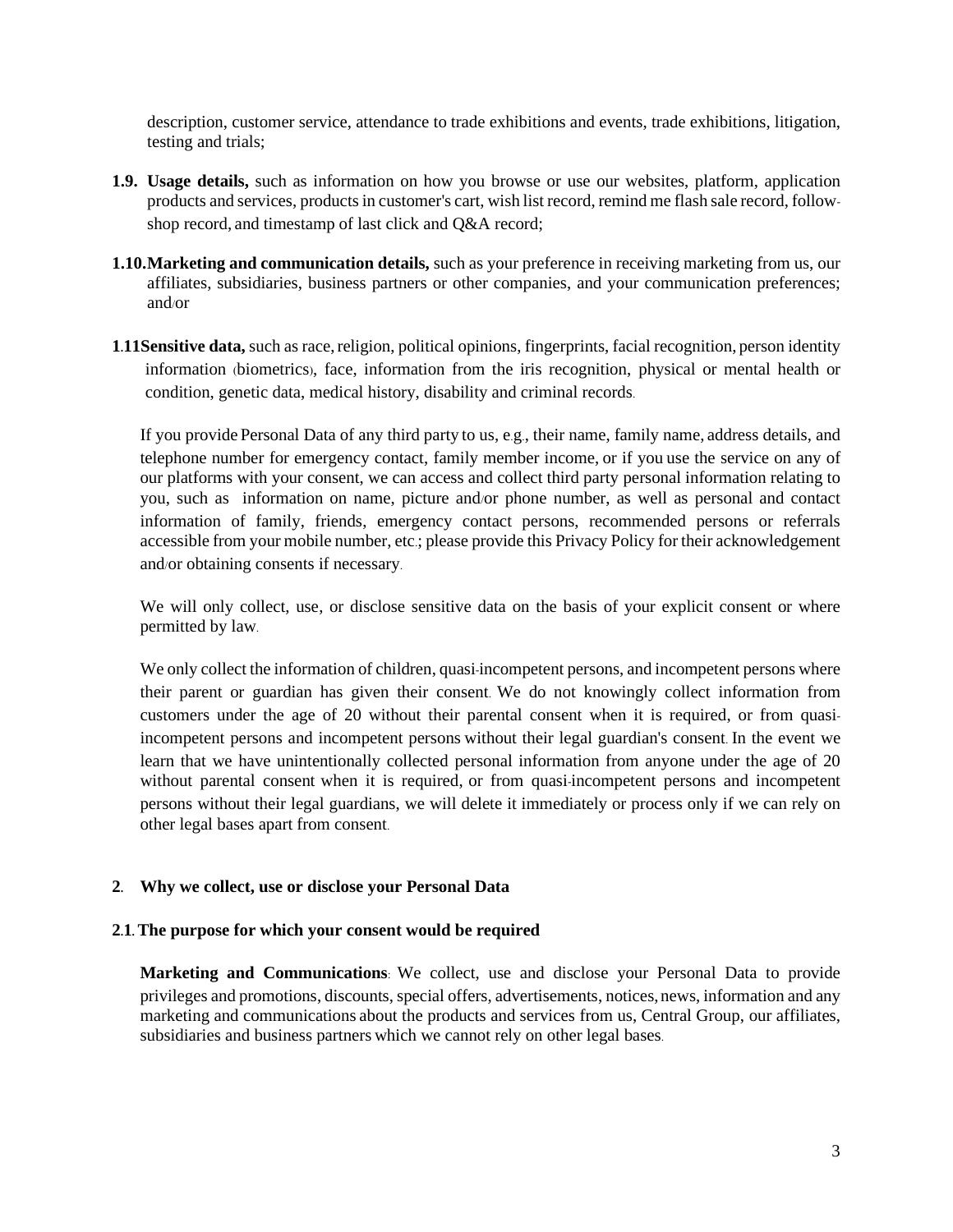#### **2.2. The purposes we may rely on and other legal groundsfor processing your Personal Data**

We may also rely on (1) contractual basis, for our initiation or fulfilment of a contract with you; (2) legal obligation, for the fulfilment of the legal obligations; (3) legitimate interest, for the purpose of our legitimate interests and the legitimate interests of third parties; (4) vital interest, for preventing or suppressing a danger to a person's life, body, or health; and/or(5) public interest, for the performance of a task carried out in the public interest or for the exercising of official authorities.

We may collect, use and disclose your Personal Data for the following purposes

- **1) To provide products and services to you:** To enter into a contract and manage our contractual relationship with you; to support and perform other activities related to such services or products; to complete and manage bookings and to carry out financial transaction and services related to the payments including transaction checks, verification, and cancellation; to process your orders, delivery, and collections and returns; refund and exchange of products or services; to provide updates and on the delivery of the products, and to perform warehouse internal activities, including picking, packing, and labelling of packages; to verify warranty period; to provide aftersales services, including maintenance and facility reservation;
- **2) Marketing and Communications**: To provide privileges, offers, updates, sales, special offers, promotions, advertisements, notices, news, information and any marketing and communications about the products and services from us, Central Group, affiliates, subsidiaries and business partners.
- **3) Promotions, special offer, loyalty programs, reward programs, prize draws, competitions, and other offer promotions:** To allow you to participate or earn promotions, special offers, loyalty programs, reward program, sweepstakes, privilege, prize draws, competitions, and other offer/promotions (e.g., sending you reminder emails and transferring your Personal Data to business partners)to participate in activities and seminars, and all services related to advertising. This includes to process and administer your account registration, gift registration, event registration; for processing, collection, addition, exchange, earning, redemption, payment, and transfer of points; to examine your entire user history, both online and offline; to provide and issue gift vouchers, gift cards, and invoices;
- **4) Registration and Authentication:** To register, verify, prove, affirm, identify, and/or authenticate you or your identity;
- **5) To manage our relationship with you:** To contact and communicate with you as requested by you or in relation to the products and services you obtain from us, those within Central Group's data ecosystem, affiliates, subsidiaries and business partners; to handle customer service-related queries, request, feedback, complains, claims, disputes or indemnity; to provide technical assistance and deal with technical issues; to process and update your information; to facilitate your use of the products and services;
- **6) Personalization, profiling and data analytics:** To recommend products and services that might be of interest to you, identify your preferences and personalize your experience; to learn more about you, the products and services you receive and other products and services you may be interested in receiving; to measure your engagement with the products and services, undertake data analytics, data cleansing, data profiling, market research, surveys, assessments, behaviour, statistics and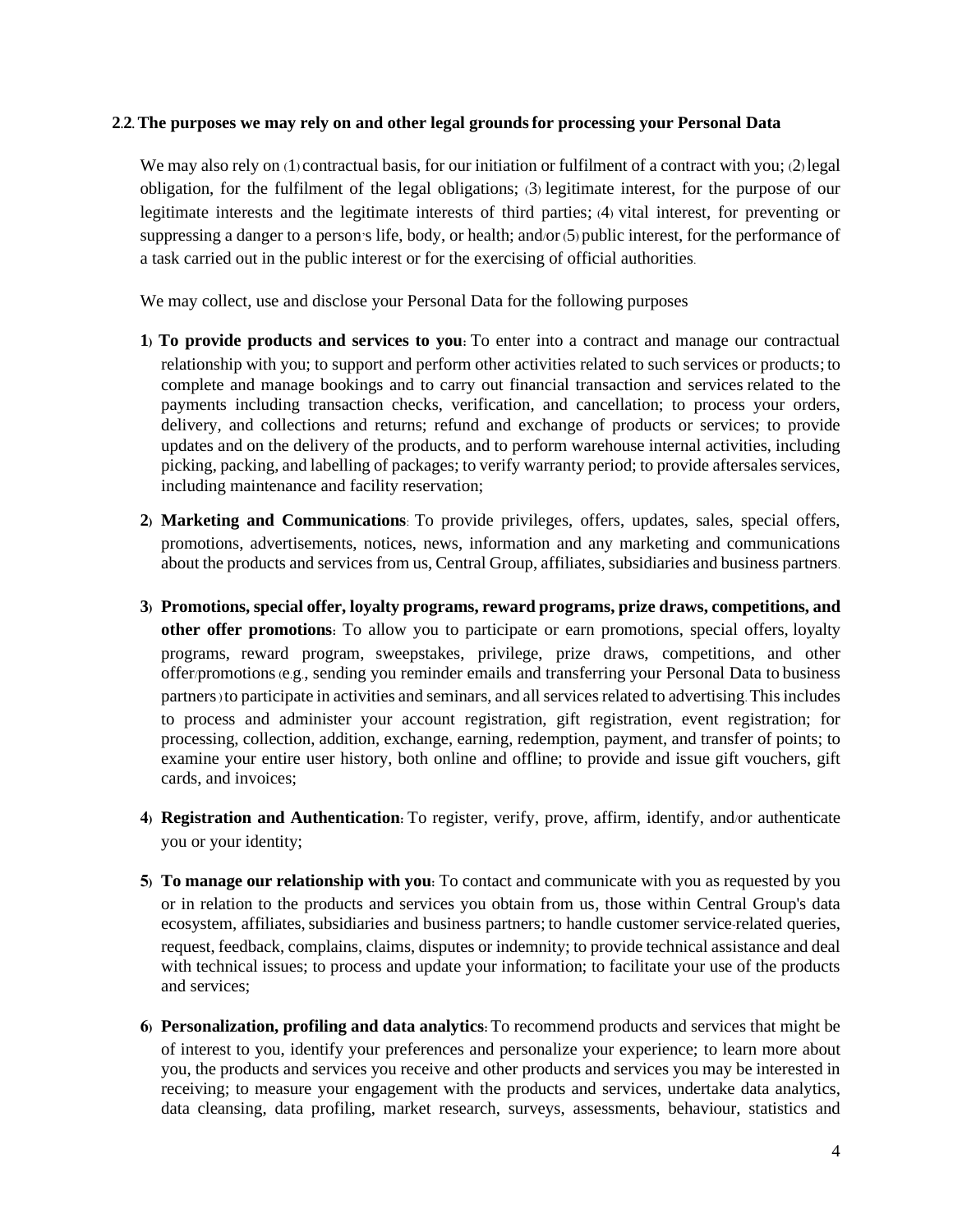segmentation, consumption trends and patterns; profiling based on the processing of your Personal Data, for instance by looking at the types of products and services that you use, how you like to be contacted; to know you better; to improve business performance; to better adapt our content to the identified preferences; to determine the effectiveness of the promotional campaigns, identify and resolve of issues with existing products and services; qualitative information development. For this purpose, we will collect, use and disclose your Personal Data for your interest and benefit and for legitimate interest and businesses of Central Group, affiliates, subsidiaries and our business partners where such interests and businesses are not overridden by your fundamental rights to personal data. We will request your consent where consent is required from time to time;

- **7) To improve business operations, products, and services:** To evaluate, develop, manage, and improve, research and develop the services, products, system, and business operations for you and all of our customers within Central Group's data ecosystem, including but not limited to our business partners; to identify and resolve issues; to create aggregated and anonymized reports, and measure the performance of our physical products, digital properties, physical measurement of products performance, digital features and marketing campaigns as well as developing business models, model for loan consideration, insurance and debt collection model;
- **8) To learn more about you**: To learn more about the products and services you receive, and other products and services you may be interested in receiving, including profiling based on the processing of your Personal Data, for instance by looking at the types of products and services that you use from us, how you like to be contacted and so on;
- **9) Functioning of the sites, mobile application, and platform:**To administer, operate, track, monitor, and manage the sites and platform to facilitate and ensure that they function properly, efficiently, and securely; to facilitate your experience on the sites and platform; improve layout, and content of the sites and platform;
- **10) IT Management:** For business management purpose including for IT operations, management of communication system, operation of IT security and IT security audit; internal business management for internal compliance requirements, policies, and procedures;
- **11) Compliance with regulatory and compliance obligations:**To comply with legal obligations, legal proceedings, or government authorities' orders which can include orders from government authorities outside Thailand, and/or cooperate with court, regulators, government authorities, and law enforcement bodies when we reasonably believe we are legally required to do so, and when disclosing your Personal Data is strictly necessary to comply with the said legal obligations, proceedings, or government orders. This includes to provide and handle VAT refund service; issue tax invoices or full tax forms; record and monitor communications; make disclosures to tax authorities, financial service regulators, and other regulatory and governmental bodies, and investigating or preventing crime;
- **12) Protection of our interests:** To protect the security and integrity of our business; to exercise our rights or protect our interest where it is necessary and lawfully to do so, for example to detect, prevent, and respond to fraud claims, intellectual property infringement claims, or violations of law; to manage and prevent loss of our assets and property; to secure the compliance of our terms and conditions; to detect and prevent misconduct within our premises which includes our use of CCTV; to follow up on incidents; to prevent and report criminal offences and to protect the security and integrity of our business;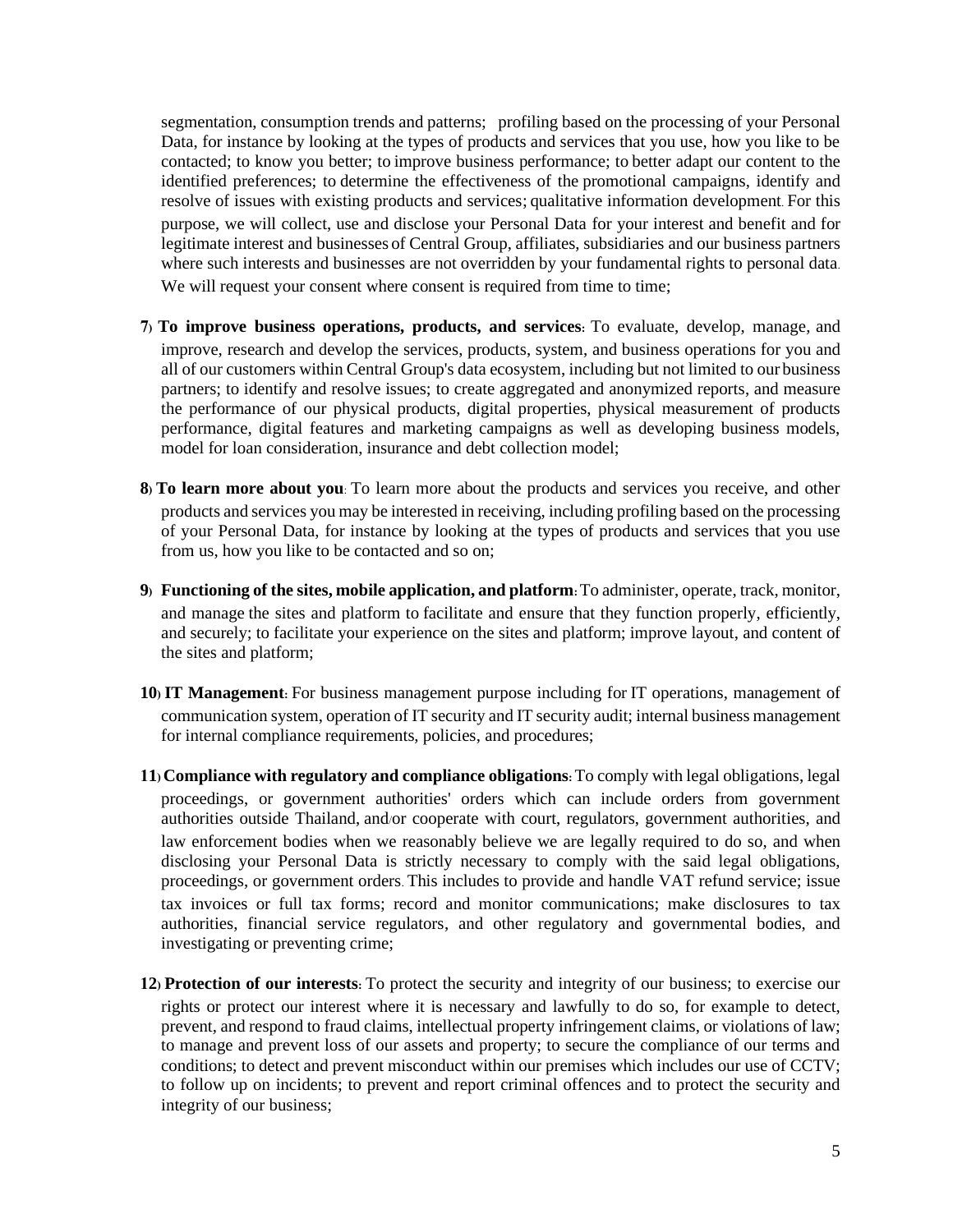- **13) Fraud detection:** To verify your identity, and to conduct legal and other regulatory compliance checks (for example, to comply with anti-money laundering regulations, and prevent fraud). This includes to perform sanction list checking, internal audits and records, asset management, system, and other business controls;
- **14) Corporate transaction**: in the event of sale, transfer, merger, reorganization, or similar event we may transfer your Personal Data to one or more third parties as part of that transaction;

**15) Risks:** To perform risk management, audit performance, and risk assessments; and/or

**16) Life**: To prevent or suppress a danger to a person's life, body, or health.

If you fail to provide your Personal Data when requested, we may not be able to provide our products and services to you.

### **3.To whom we may disclose or transfer your Personal Data**

We may disclose or transfer your Personal Data to the following third parties who collect, use and disclose Personal Data in accordance with the purposes under this Privacy Policy. These third parties may be located in Thailand and areas outside Thailand. You can visit their privacy policies to learn more details on how they collect, use and disclose your personal data as you could also be subject to their privacy policies.

### **3.1. The company within Central Group's data ecosystem**

As Central Group Online Limited is part of data ecosystem of Central Group which all collaborate and partially share customer services, products and systems including website-related platforms and systems, we may need to disclose or transfer your Personal Data to, or otherwise allow access to such Personal Data by other companies within Central Group's data ecosystem for the purposes set out in this Privacy Policy. Please see list of companies for further details here [ <https://www.centralgroup.com/storage/pdpa/cg-pdpa-brc-intra-group-agreement-en.pdf> ]

### **3.2. Our service providers**

We may use other companies, agents or contractors to perform services on behalf or to assist with the provision of products and services to you. We may share your Personal Data to our service providers or third-party suppliers including, but not limited to (1) infrastructure, internet, infrastructure technical, software and website, and IT service providers; (2) warehouse and logistic service providers; (3) payment service providers; (4) research agencies; (5) analytics service providers; (6) survey agencies; (7) auditors; (8) marketing, advertising media, and communications agencies; (9) call center; (10) campaign and event organizers; (11) sale representative agencies; (12) telecommunications and communication service providers; (13) payment, payment system, authentication, and dip chip service providers and agents; (14) outsourced administrative service providers; (15) data storage and cloud service providers; (16) verifying and data checking (Netbay and Department of Provincial Administration) service providers; (17) dispatchers; and/or (18) printing service providers.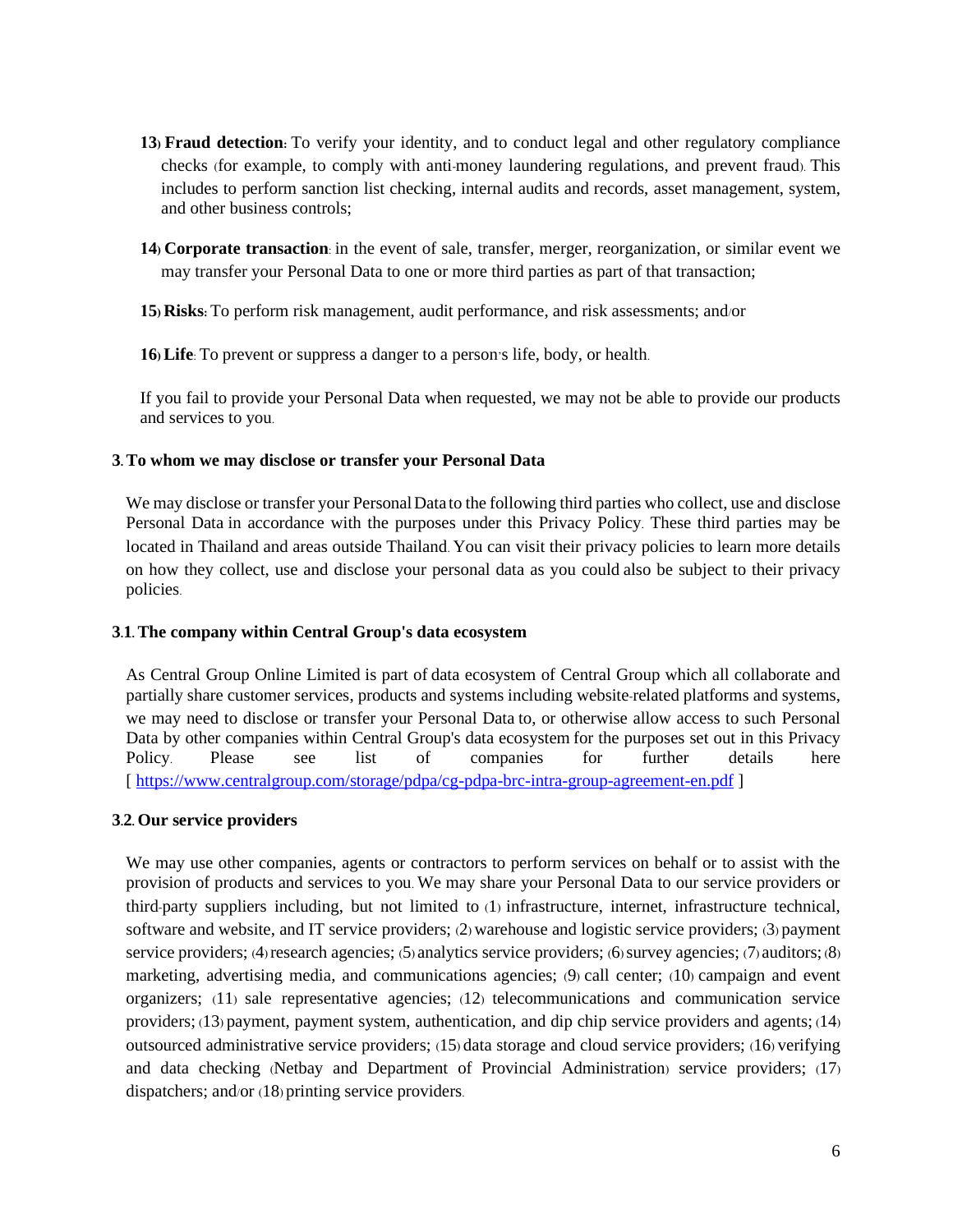In the course of providing such services, the service providers may have access to your Personal Data. However, we will only provide our service providers with the Personal Data that is necessary for them to perform the services, and we ask them not to use your information for any other purposes.

#### **3.3. Our business partners**

We may transfer your Personal Data to our business partners in the businesses of banking, finance, credit, loan, asset management, investment, insurance, credit cards, telecommunications, marketing, retail, ecommerce, warehouse, logistics, wellness, lifestyle products and services, spa and fitness, reward and loyalty program, and data analytics, including platform sellers or providers whom we may jointly offer products or services, or whose products or services may be offered to you. Data shared in this way will be governed by the third party's privacy policy and not this Privacy Policy.

### **3.4. Social networking sites**

We allow you to login on our sites and platforms without the need to fill out a form. If you log in using the social network login system, you explicitly authorize us to access and store public data on your social network accounts (e.g. Facebook, Google, Instagram), as well as other data mentioned during use of such social network login system. In addition, we may also communicate your email address to social networks in order to identify whether you are already a user of the concerned social network and in order to post personalized, relevant adverts on your social network account if appropriate.

We also partner with certain third parties that allow you to enroll in their services or participate in their promotions. For example, certain companies allow you to use your loyalty program number or online services login to receive or register for their services. Additionally, your social network account provider allows you to connect your social network account to your online services account or log into your online services account from your social network account. When you enroll in those services, we will share your Personal Data to those third parties. If you do not want to share your Personal Data in this way, do not provide your loyalty or reward program number to third parties, do not use your online services account to register for third-party promotions and do not connect your online services account with accounts on third-party services. Data shared in this way will be governed by the third party's privacy policy and not this Privacy Policy.

### **3.5. Third parties required by law**

In certain circumstances, we may be required to disclose or share your Personal Data in order to comply with a legal or regulatory obligations. This includes any law enforcement agency, court, regulator, government authority or other third party where we believe it is necessary to comply with a legal or regulatory obligation, or otherwise to protect our rights, the rights of any third party or individuals' personal safety, or to detect, prevent, or otherwise address fraud, security, or safety issues.

#### **3.6. Professional advisors**

This includes lawyers, technicians and auditors who assist in running our business, and defending or bringing any legal claims.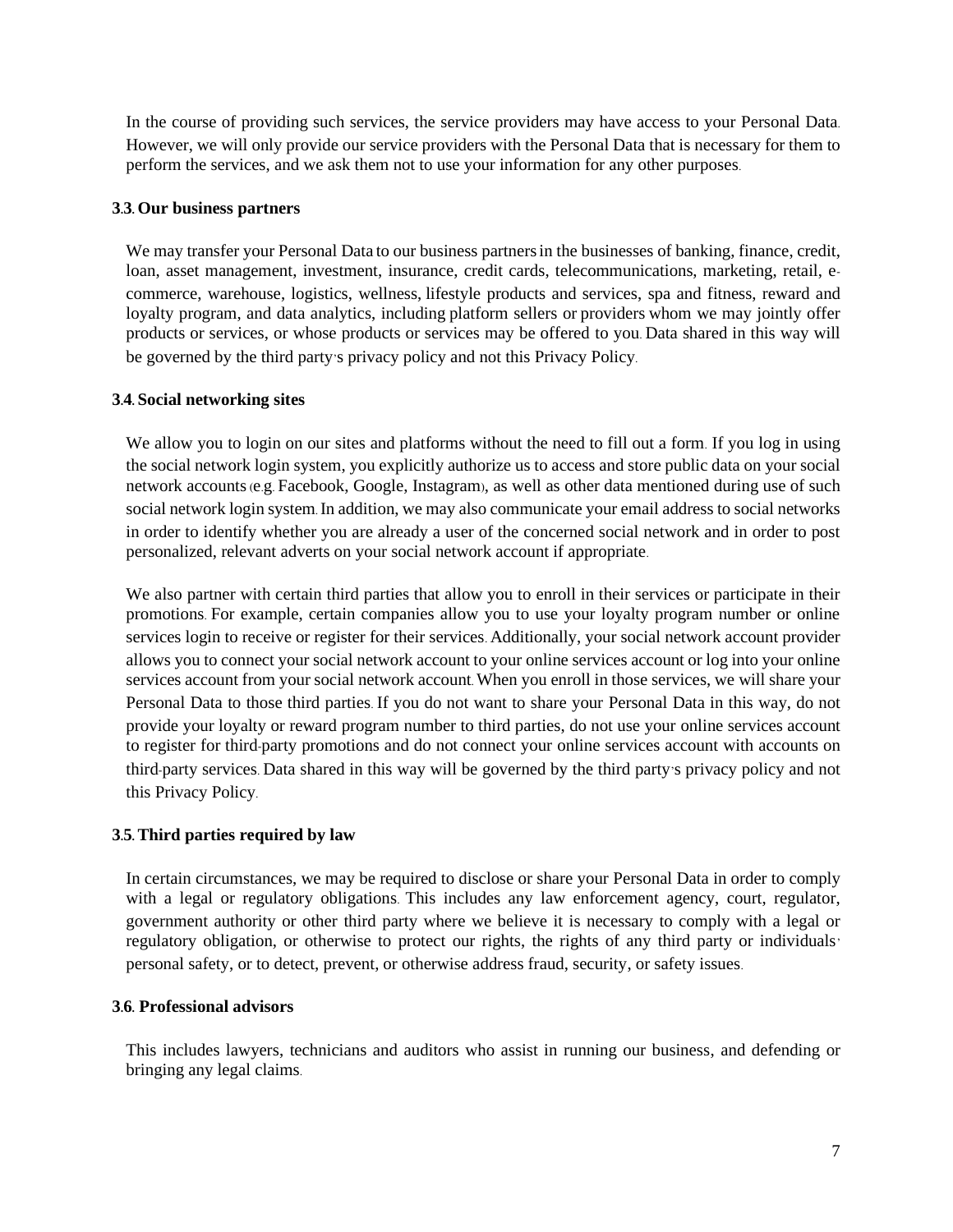#### **3.7. Associations**

We may transfer your Personal Data to other member associations, such as Thailand E-Payment Association (TEPA), Electronic Transactions Development Agency (ETDA), the Association of Confederation of Consumer Organization, Thailand (ACCOT), Foundation for consumers, the Thai Chamber of Commerce, Thai E-Commerce Association, Thai Retailers Association, Thai Shopping Center Association and the Ratchaprasong Intersection Group.

### **3.8 Assignee of rights and/or obligations**

Third parties as our assignee, in the event of any reorganization, merger, business transfer, whether in whole or in part, sale, purchase, joint venture, assignment, transfer or other disposition of all or any portion of our business, assets or stock or similar transaction; will comply with this Privacy Policy to respect your Personal Data.

#### **4. International transfers of your Personal Data**

We may disclose or transfer your Personal Data to third parties or servers located overseas, which the destination countries may or may not have the same equivalent level of protection for Personal Data protection standards. We take steps and measures to ensure that your Personal Data is securely transferred and that the receiving parties have in place an appropriate level of protection standards or other derogations as allowed by laws. We will request your consent where consent to cross-border transfer is required by law.

### **5. How long do we keep your Personal Data**

We retain your Personal Data for as long as is reasonably necessary to fulfil purpose for which we obtained it, and to comply with our legal and regulatory obligations. However, we may have to retain your Personal Data for a longer duration, as required by applicable law.

### **6. Security of your Personal Data**

The Company recognizes the importance of maintaining the security of your Personal Data. Therefore, the Company endeavours to protect your information by establishing security measures for your Personal Data appropriately and in accordance with the confidentiality safeguard of Personal Data, to prevent loss, unauthorized or unlawful access, destruction, use, alteration, rectification or disclosure; provided, however, that the Company will ensure that the method of collecting, storing and processing of your Personal Data, including physical safety measures follow the information technology security policies and guidelines of the Company.

#### **7. Cookies and how they are used**

If you visit our websites, we will gather certain information automatically from you by using cookies.

Cookies are small pieces of information or text issued to your computer when you visit a website and are used to store or track information about your use of a website and used in analyzing trends, administering our websites, tracking users' movements around the websites, or to remember users' settings. Some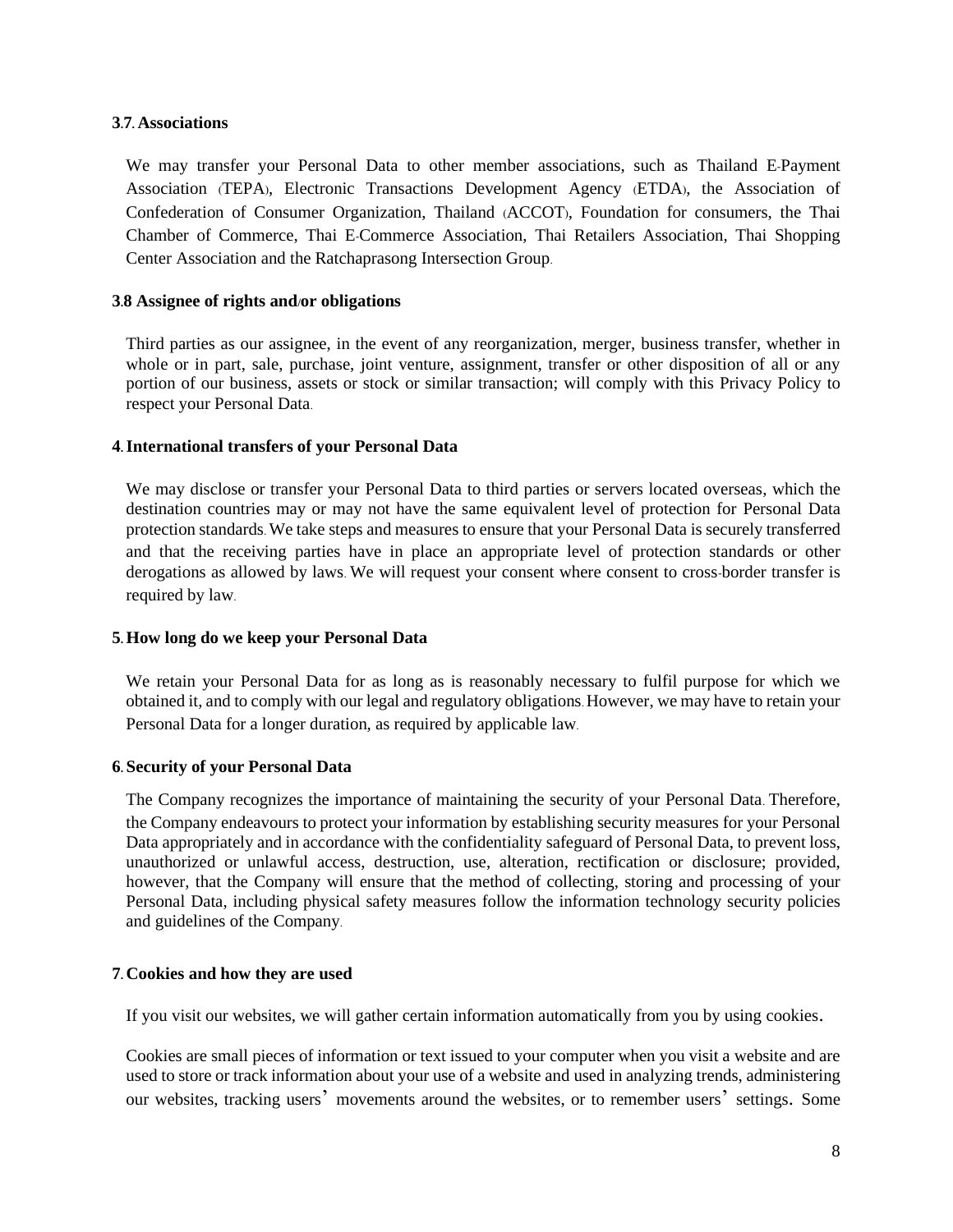cookies are strictly necessary because otherwise the site is unable to function properly. Other Cookies allow us to enhance your browsing experience, tailor content to your preferences, and make your interactions with the site more convenient: they remember your username in a secure way, as well as your language preferences.

Most Internet browsers allow you to decide whether or not to accept cookies. If you reject, remove or block Cookies can affect your user experience and without cookies, your ability to use some or all of the features or areas of our websites may be limited.

In addition, some third parties may issue Cookies through our websites to serve ads that are relevant to your interests based on your browsing activities. These third parties may also collect your browser history or other information to determine how you reached our websites and the pages you visit when you leave our websites. Information gathered through these automated means may be associated with the Personal Data you previously submitted on our website.

### **8. Your rights as a data subject**

Subject to applicable laws and exceptions thereof, you may have the following rights to:

- **1) Access:** You may have the right to access or request a copy of the Personal Data we are collecting, using or disclosing about you. For your own privacy and security, we may require you to prove your identity before providing the requested information to you.
- **2) Rectification:** You may have the right to have incomplete, inaccurate, misleading, or or not up-todate Personal Data that we collect, use or disclose about you rectified.
- **3) Data Portability:** You may have the right to obtain Personal Data we hold about you, in a structured, electronic format, and to send or transfer such data to another data controller, where this is (a) Personal Data which you have provided to us, and (b) in the case where we are collecting, using or disclosing such data on the basis of your consent or to perform a contract with you.
- **4) Objection:**You may have the right to object to certain collection, use or disclosure of your Personal Data such as objecting to direct marketing.
- **5) Restriction:** You may have the right to restrict the use of your Personal Data in certain circumstances.
- **6) Withdraw Consent:** For the purposes you have consented to our collecting, using or disclosing of your Personal Data, you have the right to withdraw your consent at any time.
- **7) Deletion:** You may have the right to request that we delete or de-identity Personal Data that we collect, use or disclose about you, except we are not obligated to do so if we need to retain such data in order to comply with a legal obligation or to establish, exercise, or defend legal claims.
- **8) Lodge a complaint:** You may have the right to lodge a complaint to the competent authority where you believe our collection, use or disclosure of your Personal Data is unlawful or noncompliant with applicable data protection law.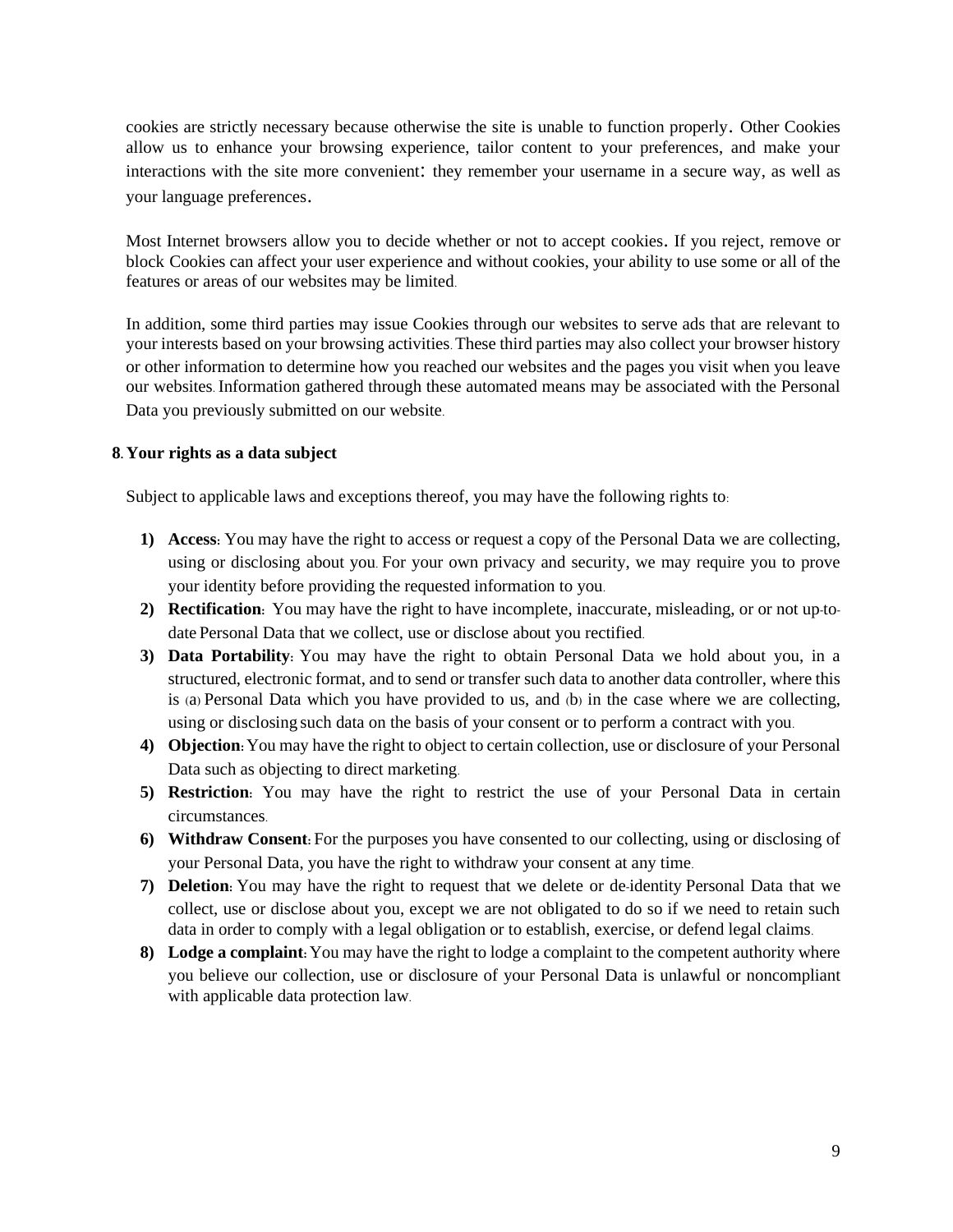### **9. Our Contact Details**

If you wish to contact us to exercise the rights relating to your Personal Data or if you have any queries about your Personal Data under this Privacy Policy, please contact us or our Data Protection Officer at:

- 1) Company Name
	- Central Group Online Limited
	- No.919/111, 919/11, Jewelry Trade Center Building, 54th 55th Floors, Silom Road, Silom Sub-district, Bangrak District, Bangkok 10500
	- 02-034-9999

### 2) Data Protection Officer

- Data Protection Officer
- Data Protection Office, Central Group 22 Soi Somkid Ploenchit Road, Lumpini, Pathumwan, Bangkok, 10330 Thailand
- email: dpo@central.co.th

<u>......................</u>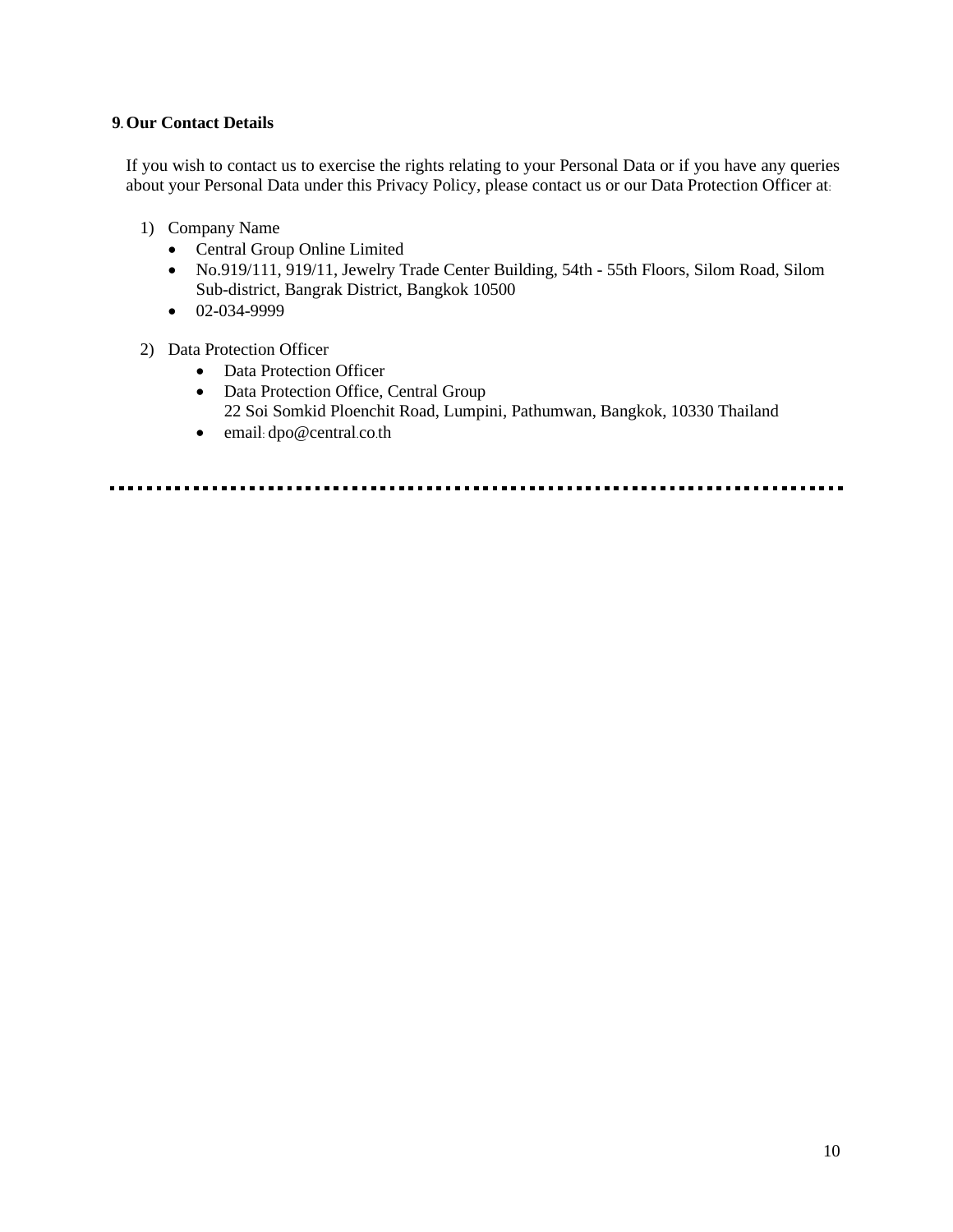### **นโยบายความเป็ นส่วนตัว**

### *ฉบับลงวันที่9 มีนาคม 2564*

**บริษัท เซ็นทรัลกรุ๊ป ออนไลน์ จ ากัด** ("**บริษัทฯ"** "**เรา**" หรือ "**ของเรา**") เล็งเห็นถึงความส าคัญของการคุ้มครองข้อมูลส่วน บุคคลของท่าน ผู้ใช้ผลิตภัณฑ์และบริการของเรา เราทราบดีว่าท่านเป็นห่วงและให้ความสำคัญกับวิธีการที่ข้อมูลของท่านจะถูก เก็บรวบรวม ใช้ เปิ ดเผย และ ส่งหรือโอนไปยังต่างประเทศ ซึ่งเราและบริษัทที่อยู่ในระบบนิเวศของข้อมูล(Data ecosystem) ึ ของกลุ่มเซ็นทรัล จะนำข้อมูลที่ท่านให้กับเรานั้นไปใช้เพื่อมอบผลิตภัณฑ์และให้บริการที่ตรงกับความต้องการและความจำเป็น ี่ที่ออกแบบมาอย่างเหมาะสมสำหรับท่าน บริษัทฯ ซาบซึ้งในความไว้วางใจของท่านและเราจะดูแลข้อมูลส่วนบุคคลของท่าน ด้วยความระมัดระวังและอย่างสมเหตุสมผลในการมอบประสบการณ์และการให้บริการลูกค้าอย่างดีที่สุดให้แก่ท่านโดยเฉพาะ

นโยบายความเป็นส่วนตัวฉบับน้ี("**นโยบายความเป็ นส่ วนตัว**") ครอบคลุมถึงร้านค้าปลีก เว็บไซต์ แอปพลิเคชันบน โทรศัพท์มือถือ ศูนย์บริการข้อมูลลูกค้า (call center) ช่องทางสื่อสังคมออนไลน์ช่องทางการสื่อสารทางออนไลน์ ตลอดจน ี สถานที่อื่น ๆ ที่ได้มีการเก็บข้อมูลส่วนบุคคลของท่าน อย่างไรก็ตาม กรุณาอ่านนโยบายความเป็นส่วนตัวฉบับนี้ควบคู่กับ ้ข้อตกลงและเงื่อนไขสำหรับบริการเฉพาะดังกล่าวที่ท่านใช้ (ซึ่งอาจมีกำหนดไว้แยกต่างหากตามประเภทของข้อมูลส่วนบุคคล ที่เราเก็บจากท่าน)

ี เพื่อให้เป็นไปตามวัตถุประสงค์ตามนโยบายความเป็นส่วนตัวฉบับนี้ "**ข้อมูลส่วนบุคคล**" หมายถึง ข้อมูลใด ๆ ที่เกี่ยวข้องกับตัว ้ บุคคลหรือที่ทำให้สามารถระบุตัวบุคคลนั้นได้

บริษัทฯ ขอสงวนสิทธิ์ในการแก้ไขนโยบายความเป็นส่วนตัวนี้เป็นครั้งคราว ดังนั้น โปรดตรวจสอบเป็นประจำเพื่อดูว่านโยบาย ความเป็นส่วนตวัน้ีได้รับการแกไ้ขคร้ังล่าสุดเมื่อใด การเปลี่ยนแปลงใด ๆ จะมีผลทันทีเมื่อเราเผยแพร่นโยบายความเป็ นส่วนตัว ที่แก้ไขดังกล่าวลงในเว็บไซต์หรือแอปพลิเคชันของเรา เราจะแจ้งให้ท่านทราบหากมีการแก้ไขหรือปรับปรุงที่ส าคัญ ส่วนกรณี เป็นการแก้ไขเปลี่ยนแปลงที่เป็นการลิดรอนสิทธิของท่านในส่วนของข้อมลที่ละเอียดอ่อนตามนโยบายความเป็นส่วนตัวฉบับนี้ ้ บริษัทจะคำเนินการเพื่อขอความยินยอมจากท่านก่อน เว้นแต่เป็นกรณีที่กฎหมายกำหนดเป็นอย่างอื่น

## **1. ข้อมูลส่วนบุคคลประเภทใดบ้างที่เราเก็บรวบรวม**

เราอาจมีการเก็บรวบรวมหรือรับข้อมูลประเภทดังต่อไปนี้ซึ่งอาจรวมไปถึงข้อมูลส่วนบุคคลของท่านโดยตรงหรือโดยอ้อม จากท่านหรือแหล่งข้อมูลอื่น ๆ หรือจากบริษัทในเครือของเรา บริษัทย่อย บริษัทอื่น ๆ หรือ พันธมิตรทางธุรกิจ โดยลักษณะ ของข้อมลที่เราเก็บรวบรวมนั้นจะขึ้นอย่กับบริบทของการติดต่อสื่อสารของท่านกับเรา รวมถึงบริการหรือผลิตภัณฑ์ที่ท่าน ต้องการจากเราและจากบริษัทที่อยู่ในระบบนิเวศของข้อมูล(Data ecosystem)ของกลุ่มเซ็นทรัล

**1.1 ข้อมูลส่วนตัว เช่น** คำนำหน้าชื่อ ชื่อเต็ม เพศ อายุ อาชีพ คุณสมบัติ ตำแหน่งงาน ตำแหน่งหรือฐานะ ประเภทธุรกิจ ชื่อ บริษัท สัญชาติ ประเทศที่พำนัก วันเกิด สถานภาพทางการสมรส จำนวนสมาชิกในครอบครัวและบุตร อายุของบุตร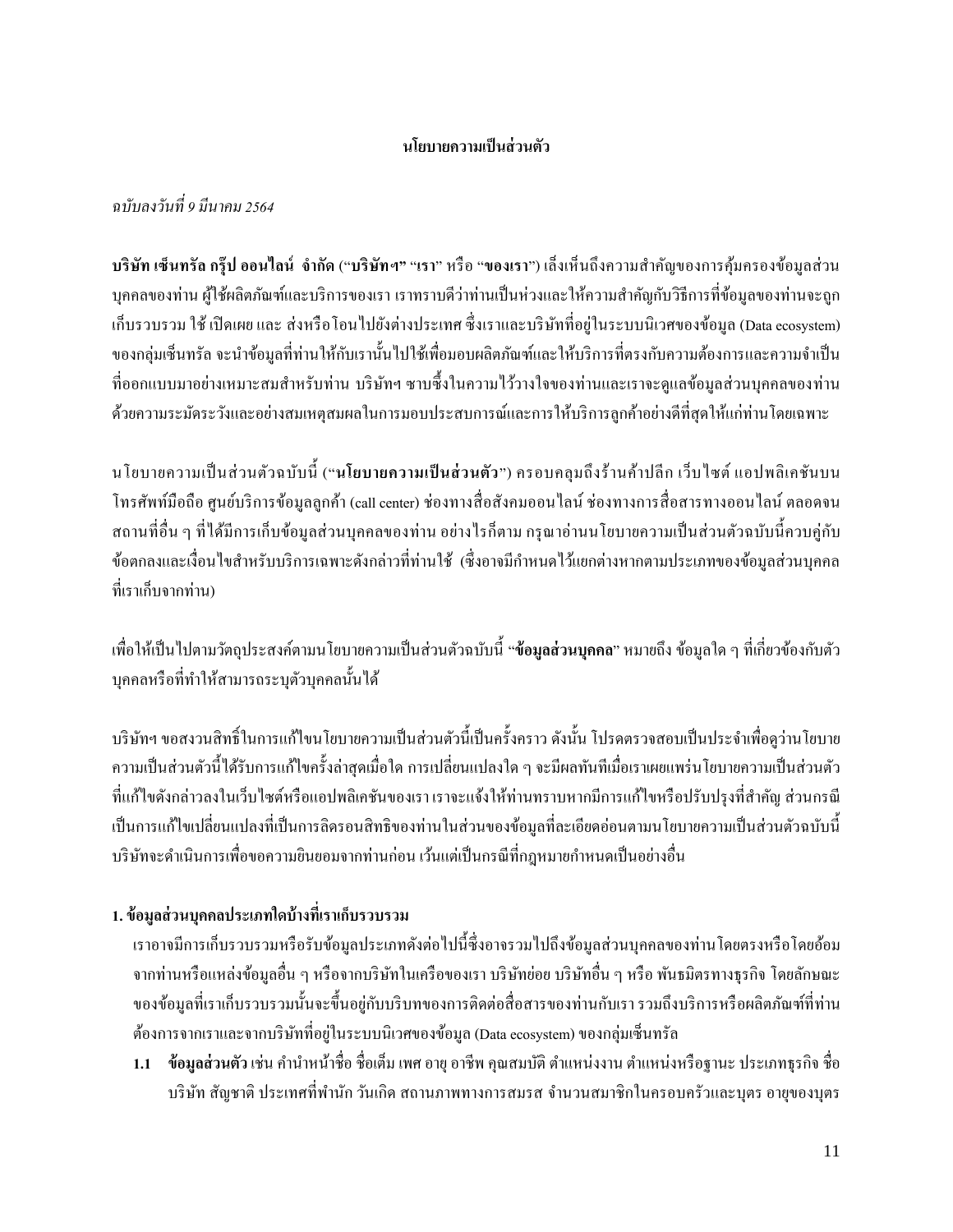ข้อมูลบนบัตรที่ออกโดยรัฐบาล (เช่น เลขที่บัตรประจำตัวประชาชน รูปถ่ายบัตรประจำตัวประชาชน ข้อมูลบนบัตร ประจ าตัวประชาชน เลขควบคุมหลังบัตรประจ าตัวประชาชน (Laser ID) เลขประกันสังคม เลขหนังสือเดินทาง เลข ประจำตัวผู้เสียภาษีอากร ข้อมูลใบอนุญาตขับขี่รถยนต์ หรือเอกสารระบุตัวตนที่มีลักษณะเดียวกัน เป็นต้น) รายละเอียดการเข้าเมือง เช่น วันที่เดินทางมาถึงและเดินทางออกประเทศลายมือชื่อ เสียง เสียงที่บันทึก รูปถ่าย รูปแบบลักษณะใบหน้าเพื่อการจดจำ ภาพจากกล้องวงจรปิด สถานที่ทำงาน วุฒิการศึกษา ข้อมูลประกันภัย ป้าย ทะเบียนรถ ทะเบียนบ้าน รายรับภายในครัวเรือน เงินเดือน และรายรับส่วนตัว เป็นต้น

- 1**.2 ข้อมูลเพื่อการติดต่อ** เช่น ที่อยู่ทางไปรษณีย์ ข้อมูลการจัดส่ง ที่อยู่สำหรับส่งใบแจ้งหนี้ ที่อยู่ที่เป็นที่พักอาศัย ที่อยู่ของ ี สถานที่ทำงาน ที่อยู่ตามที่ปรากฏบนหน้าบัตรประจำตัวประชาชน หมายเลขโทรศัพท์ หมายเลขโทรสาร ที่อยู่อีเมล ไลน์ไอดี (LINE ID) บัญชีผู้ใช้ Facebook ไอดี Facebook (Facebook ID) ไอดี Google (Google ID) ไอดี Twitter (Twitter ID)และบัญชีผู้ใช้ในเว็บไซต์โซเชียลมีเดียอื่น ๆ รวมไปถึงข้อมูลผู้ติดต่อ เช่น หมายเลขโทรศัพท์ ข้อมูลการ ติดต่อบนช่องทางอื่น ๆ (เช่น การติดต่อสื่อสารเป็นลายลักษณ์อักษรกับท่าน)
- **1.3 ข้อมูลการเป็ นสมาชิก** เช่น รายละเอียดข้อมูลบัญชีสมาชิก หมายเลขบัตรสมาชิก คะแนนสะสม วันที่ออกบัตร/วัน หมดอายุ รหัสสมาชิก (เช่น หมายเลขบัตรสมาชิก The 1 รหัส The 1 (The 1 ID) รหัสซีเบล (Siebel ID) รหัสสมาชิก (Member ID)รหัสลูกค้า (Customer ID)) ประเภทสมาชิก ประเภทลูกค้า วันและเดือนที่เข้าร่วม/วันที่สมัคร ระยะเวลา การเป็นสมาชิก บัญชีธนาคาร และข้อมูลการชำระเงิน และการสมัครใช้บริการและผลิตภัณฑ์ (เช่น ใบสมัครสมาชิก ใบสมัครประกันภัย เป็นต้น)
- **1.4 ข้อมูลทางการเงิน** เช่น ข้อมูลบัตรเครดิต/เดบิตหรือข้อมูลทางธนาคาร หมายเลขบัตรเครดิต/เดบิต ประเภทของบัตร เครดิต วันเดือนปี ที่ออก/ วันเดือนปี ที่หมดอายุ รอบบิล รายละเอียดบัญชี รายละเอียดเกี่ยวกับบัญชีธนาคาร หมายเลข ประจำตัวพร้อมเพย์ รายละเอียดและประวัติการชำระเงิน รวมไปถึงข้อมูลของท่านที่เกี่ยวกับรายละเอียดความเสี่ยง ี สำหรับพันธมิตรทางธุรกิจ รวมไปถึงการจัดอันดับความน่าเชื่อถือทางเครดิตและความสามารถในการชำระหนี้ (credit rating and solvency) และข้อมูลตามแบบประเมินความเสี่ ยง (information in accordance with the declaration of suitability) ความเหมาะสมในการทำธุรกรรม และรายละเอียดอื่นใดทางการเงิน
- 1**.5 ข้อมูลการทำธุรกรรม** เช่น ข้อมูลเกี่ยวกับการชำระเงินไปยังและจากท่าน วันที่และ/หรือเวลาที่ชำระเงิน ยอดชำระเงิน ข้อมูลเกี่ยวกับการขอเงินคืน ยอดเงินคืน คะแนนสะสม วันที่และสถานที่ที่ซื้อ หมายเลขการซื้อหรือคำสั่งซื้อ วันนัด หมายเข้ารับบริการ ที่อยู่/วันที่และเวลาในการรับหรือจัดส่งข้อความตอบรับของผู้รับ ข้อความลงท้ายในอีเมลของผู้รับ ข้อมูลการรับประกันสินค้า คำร้องเรียนและข้อเรียกร้อง ข้อมูลการจอง ข้อมูลการเช่า ธุรกรรม ประวัติการทำธุรกรรม ี สถานที่ สถานะของธุรกรรม ธุรกรรมทางการขายในอดีต สถานะ สถานะการทำธุรกรรม พฤติกรรมการซื้อ และข้อมูล อื่น ๆ ของผลิตภัณฑ์และบริการที่ท่านซ้ือ ซึ่งรวมถึงแต่ไม่จ ากัดเพียง ข้อมูลใด ๆ ที่เกิดจากการใช้ผลิตภัณฑ์/หรือการ บริการผ่านแพลตฟอร์มของเรา เช่น กระเป๋ าเงินอิเล็กทรอนิกส์ สินทรัพย์ดิจิทัล ผลิตภัณฑ์การให้เงินกู้ยืม ผลิตภัณฑ์ เกี่ยวกับการประกันภัย ผลิตภัณฑ์เกี่ยวกับการบริหารจัดการความมั่งคั่ง เป็นต้น
- **1.6 ข้อมูลทางเทคนิค** เช่น เลขที่อยู่ไอพีหรืออินเทอร์เน็ตโพรโทคอล (IP address)คุกก้ีที่อยู่ media access control (MAC) เว็บบีคอน (web beacon) ล็อก (Log) รหัสอุปกรณ์(Device ID) (เช่น International Mobile Equipment Identity (IMEI) Electronic Serial Number (ESN) Mobile Equipment Identifier (MEID) และ Serial Number (SN)) รุ่ นอุปกรณ์และ ประเภทของอุปกรณ์ รูปแบบของฮาร์ดแวร์และซอฟต์แวร์ของอุปกรณ์ที่ใช้ เวลาการเปิ ดใช้งานอุปกรณ์ เครือข่าย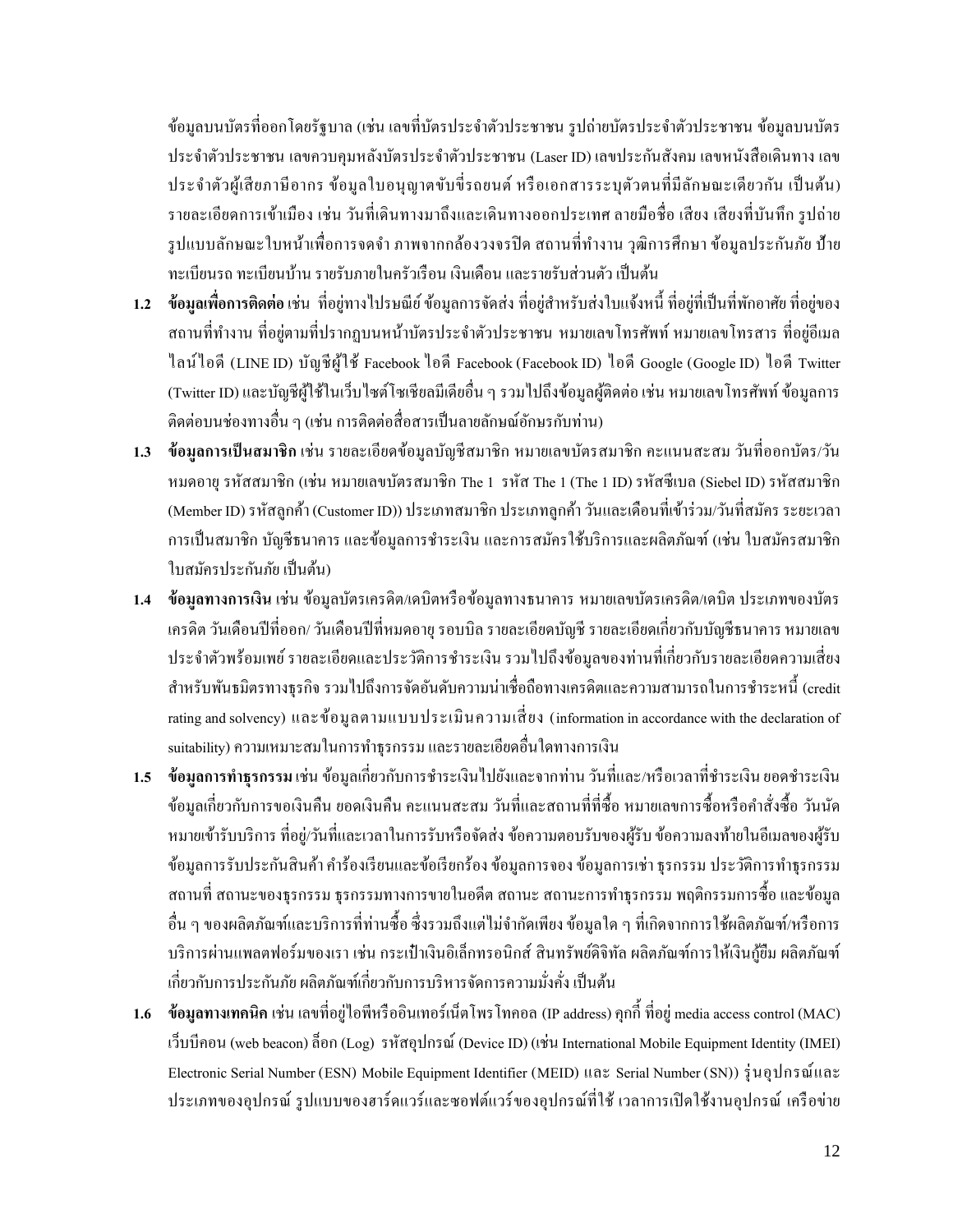ข้อมูลการเชื่อมต่อ ข้อมูลการเข้าถึง ข้อมูลการเข้าใช้งานแบบ single sign-on (SSO) การเข้าสู่ระบบ (Login log) ระยะเวลาและสถานที่ที่เข้าถึง ระยะเวลาที่ใช้บนหน้าเพจของเราข้อมูลการเข้าสู่ระบบ จีพีเอส ละติจูด ลองจิจูด และ เวลาที่ใช้ในหน้าเว็บแต่ละหน้า ข้อมูลการล็อกอิน แอปพลิเคชันที่ดาวน์โหลดบนอุปกรณ์สื่อสาร ประวัติการค้นหา ข้อมูลการเรียกดู ประเภทและเวอร์ชันของเบราว์เซอร์ การต้งัค่าเขตเวลา (Time zone setting) และสถานที่ต้งั ประเภท และเวอร์ชนัของปลกั๊อินเบราว์เซอร์ระบบปฏิบัติการและแพลตฟอร์ม และเทคโนโลยีอื่นๆ บนอุปกรณ์ที่ท่านใช้ใน การเข้าถึงแพลตฟอร์มของเรา รวมทั้งข้อมูลทางเทคนิคอื่นใดอันเกิดจากการใช้แพลตฟอร์มและระบบของเรา

- **1.7 ข้อมูลเกี่ยวกับพฤติกรรม** เช่น ข้อมูลเกี่ยวกับพฤติกรรมการซื้อของท่าน และข้อมูลที่ได้รับจากการใช้ผลิตภัณฑ์และ บริการของเรา
- **1.8 รายละเอียดข้อมูลส่วนตัว**เช่น ชื่อผู้ใช้และรหัสผ่านของท่าน รายละเอียดและรูปภาพข้อมูลส่วนตัวการซ้ือ ประวตัิ คำสั่งซื้อ คำสั่งซื้อในอดีต ประวัติการซื้อ สินค้าที่ซื้อ จำนวนสินค้า คำสั่งซื้อหรือคำสั่งเรียกคืนสินค้าโดยท่าน คำสั่งซื้อ ผ่านทางเว็บไซต์ รายละเอียดการเก็บเงินปลายทาง (Cash on Delivery) ไอดีคา สั่งซ้ือ (order ID) บันทึกข้อมูลทาง การเงิน เลขรหัสลับส่วนตัว (PIN) ความสนใจของท่าน ความชอบ การตอบรับและผลสำรวจ การสำรวจความพึงพอใจ การใช้โซเชียลมีเดีย ข้อมูลการเข้าร่วม ข้อมูลโปรแกรมการเป็นลูกค้าอย่างต่อเนื่อง (Loyalty programs) รหัสส่วนลด และโปรโมชั่นที่ท่านใช้ รายละเอียดคำสั่งซื้อของลูกค้า การบริการลูกค้า การเข้าร่วมนิทรรศการการค้าและกิจกรรม นิทรรศการการค้า การด าเนินคดี การทดสอบและทดลองใช้งาน
- **1.9 ข้อมูลการใช้งาน** เช่น ข้อมูลเกี่ยวกับการค้นหาหรือใช้งานของท่านบนเว็บไซต์ แพลตฟอร์ม แอปพลิเคชัน การใช้ ผลิตภัณฑ์และบริการของเรา สินค้าในรถเข็น รายการสินค้าที่สนใจ บันทึกการแจ้งเตือนเกี่ยวกับสินค้าลดราคา การ ติดตามร้านค้า (Follow-shop record) เวลาที่คลิกครั้งสุดท้าย (Timestamp of last click) และบันทึกคำถาม-คำตอบ
- **1.10 ข้อมูลทางการตลาดและการติดต่อสื่อสาร**เช่น ความต้องการของท่านในการรับข้อมูลทางการตลาดจากเรา บริษัทใน เครือของเรา บริษัทย่อย บุคคลภายนอก พันธมิตรทางธุรกิจและรูปแบบการติดต่อสื่อสารที่ต้องการและ/หรือ
- **1.11 ข้อมูลที่ละเอียดอ่อน** เช่น เช้ือชาติศาสนาความคิดเห็นทางการเมือง ลายนิ้วมือ ระบบจดจ าใบหน้า ข้อมูลอัตลักษณ์ บุคคล (Biometrics) ใบหน้า ข้อมูลจากการจดจำม่านตา ข้อมูลสุขภาพหรือสภาพทางร่างกายหรือจิตใจ ข้อมูลทาง พันธุกรรม ประวัติทางการแพทย์ ภาวะทุพพลภาพ และประวัติอาชญากรรม

หากท่านได้ให้ข้อมูลส่วนบุคคลของบุคคลที่สามแก่เรา เช่น ชื่อ นามสกุล ที่อยู่ และหมายเลขโทรศัพท์เพื่อติดต่อในกรณี ฉุกเฉิน รายได้ของบุคคลในครอบครัว หรือ ในกรณีที่ท่านเข้าใช้บริการในแพลตฟอร์มใด ๆ ของเรา หากท่านให้ความ ยินยอม เราสามารถเข้าถึงและเก็บรวบรวมข้อมูลส่วนบุคคลของบุคคลที่สามที่เกี่ยวข้องกับท่านได้ เช่น ข้อมูลชื่อ รูปภาพ และ/หรือ หมายเลขโทรศัพท์ ตลอดจนข้อมูลส่วนบุคคลและข้อมูลส าหรับติดต่อของ ครอบครัว เพื่อน บุคคลที่ติดต่อได้ใน กรณีฉุกเฉิน บุคคลตามคำแนะนำ หรือบุคคลอ้างอิงที่เข้าถึงได้จากโทรศัพท์มือถือของท่าน เป็นต้น กรุณาแจ้งบุคคลเหล่านั้น ให้ทราบถึงนโยบายความเป็นส่วนตัวฉบับนี้ และ/หรือขอความยินยอมจากบุคคลเหล่านั้น หากจำเป็น

เราจะเก็บรวบรวม ใช้ หรือเปิดเผยข้อมลที่ละเอียดอ่อนก็ต่อเมื่อได้รับความยินยอมโดยชัดแจ้งจากท่าน หรือในกรณีที่ กฎหมายอนุญาตให้ด าเนินการได้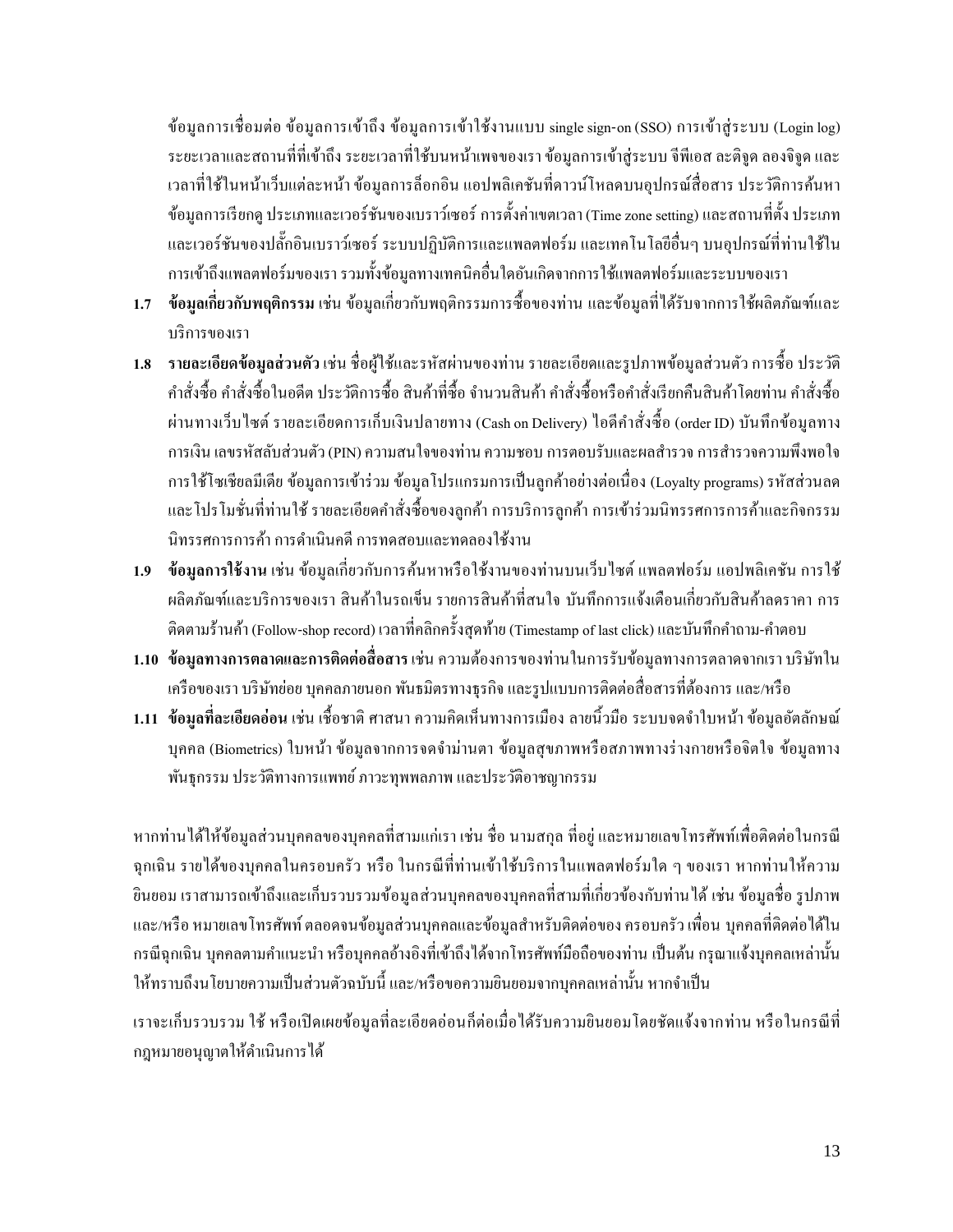เราจะเก็บรวบรวมข้อมูลของผู้เยาว์ คนเสมือนไร้ความสามารถ คนไร้ความสามารถต่อเมื่อได้รับความยินยอมจากผู้ใช้อำนาจ ปกครองที่มีอำนาจกระทำการแทนผู้เยาว์ ผู้พิทักษ์ หรือผู้อนุบาล เท่านั้น เราจะไม่เก็บรวบรวมข้อมูลจากลูกค้าที่เรารู้โดยแจ้ง ชัดว่าอายุต่ำกว่าขี่สิบปี หรือจากคนเสมือนไร้ความสามารถและคนไร้ความสามารถหากไม่ได้รับความยินยอมจากผู้ใช้อำนาจ ปกครองที่มีอำนาจกระทำการแทนผู้เยาว์ ผู้พิทักษ์ หรือผู้อนุบาล ในกรณีที่จำเป็นต้องได้รับความยินยอม ในกรณีที่เราทราบว่า เราได้เก็บรวบรวมข้อมูลส่วนบุคคลโดยไม่มีเจตนาจากบุคคลใด ๆ ที่อายุต่ำกว่ายี่สิบปี คนเสมือนไร้ความสามารถ หรือคน ใร้ความสามารถโดยไม่ได้รับความยินยอมจากผู้ใช้อำนาจปกครองที่มีอำนาจกระทำการแทนผู้เยาว์ ผู้พิทักษ์ หรือผู้ ้อนุบาล เราจะดำเนินการลบข้อมูลดังกล่าวทันที หรือประมวลผลเฉพาะในส่วนของข้อมูลที่เราสามารถกระทำได้บนฐานทาง กฎหมายอื่น ๆ นอกเหนือจากการขอความยินยอม

### **2. เหตุใดเราจึงเก็บรวบรวม ใช้หรือเปิดเผยข้อมูลส่วนบุคคลของท่าน**

## **2.1.วัตถุประสงค์ทต้องได้รับ ี่ ความยินยอม**จาก**ท่าน**

**การตลาดและการติดต่อสื่ อสาร**: เราเก็บรวบรวม ใช้ และเปิ ดเผยข้อมูลส่วนบุคคลของท่านเพื่อมอบสิทธิพิเศษและ โปรโมชั่น การลดราคาข้อเสนอพิเศษ การโฆษณาการแจ้งเตือน ข่าวสาร ข้อมูล การตลาดและการติดต่อสื่อสารต่างๆ เกี่ยวกับผลิตภัณฑ์และบริการจากเรา กลุ่มเซ็นทรัล บริษัทในเครือ บริษัทย่อย และ/หรือพันธมิตรทางธุรกิจของเรา ซึ่งเราไม่ สามารถอาศัยฐานทางกฎหมายอื่น

## **2.2. วัตถุประสงค์และฐานทางกฎหมายอื่นๆ ที่เราใช้เพื่อการประมวลผลข้อมูลส่วนบุคคลของท่าน**

เราอาจอาศัย (1) ฐานทางสัญญาในการเข้าทำสัญญาหรือการปฏิบัติตามสัญญากับท่าน (2) หน้าที่ตามกฎหมาย เพื่อการ ปฏิบัติหน้าที่ตามกฎหมายของเรา (3) ประโยชน์โดยชอบด้วยกฎหมายของเราและของบุคคลภายนอก (4) ประโยชน์ซึ่ง จำเป็นเพื่อการป้องกันหรือระงับอันตรายต่อชีวิต ร่างกาย หรือสุขภาพของบุคคล และ/หรือ (5) ประ โยชน์สาธารณะ สำหรับ การด าเนินภารกิจเพื่อประโยชน์สาธารณะ หรือการใช้สิทธิของเจ้าหน้าที่ของรัฐ

เราอาจเก็บรวบรวม ใช้ และเปิดเผยข้อมูลส่วนบุคคลของท่านเพื่อวัตถุประสงค์ดังต่อไปนี้

- 1) เพื่อจัดหาผลิตภัณฑ์และบริการให้แก่ท่าน เพื่อเข้าทำสัญญาและจัดการความสัมพันธ์ตามสัญญาระหว่างเรากับท่าน เพื่อสนับสนุนและด าเนินกิจกรรมอื่น ๆ ที่เกี่ยวข้องกับบริการ หรือผลิตภัณฑ์ต่าง ๆ ดังกล่าว เพื่อจัดการการจองให้ สำเร็จ และเพื่อคำเนินธุรกรรมทางการเงินและบริการที่เกี่ยวข้องกับการชำระเงิน รวมถึงการตรวจสอบและการยืนยัน และยกเลิกธุรกรรม เพื่อประมวลผลคา สั่งซ้ือของท่าน การจัดส่งการรับสินค้า และการส่งคืนสินค้า การคืนเงินและการ เปลี่ยนสินค้าหรือบริการ เพื่อรายงานสถานะการจัดส่งสินค้าและเพื่อด าเนินกิจกรรมภายในคลังสินค้า รวมถึง การรับ การจัด และการติดฉลากผลิตภัณฑ์ เพื่อตรวจสอบการรับประกัน เพื่อให้บริการหลังการขาย รวมถึง การนัดหมาย บริการการบำรุงรักษาและการอำนวยความสะดวก
- **2) การตลาดและการติดต่อสื่อสาร**: เพื่อมอบสิทธิพิเศษและโปรโมชนั่ ข่าวสารการลดราคาขอ้ เสนอพิเศษ การโฆษณา การแจ้งเตือน ข่าวสาร ข้อมูล การตลาดและการติดต่อสื่อสารต่างๆ เกี่ยวกับผลิตภัณฑ์และบริการจากเรา กลุ่มเซ็นทรัล บริษัทในเครือ บริษัทย่อย และพันธมิตรทางธุรกิจ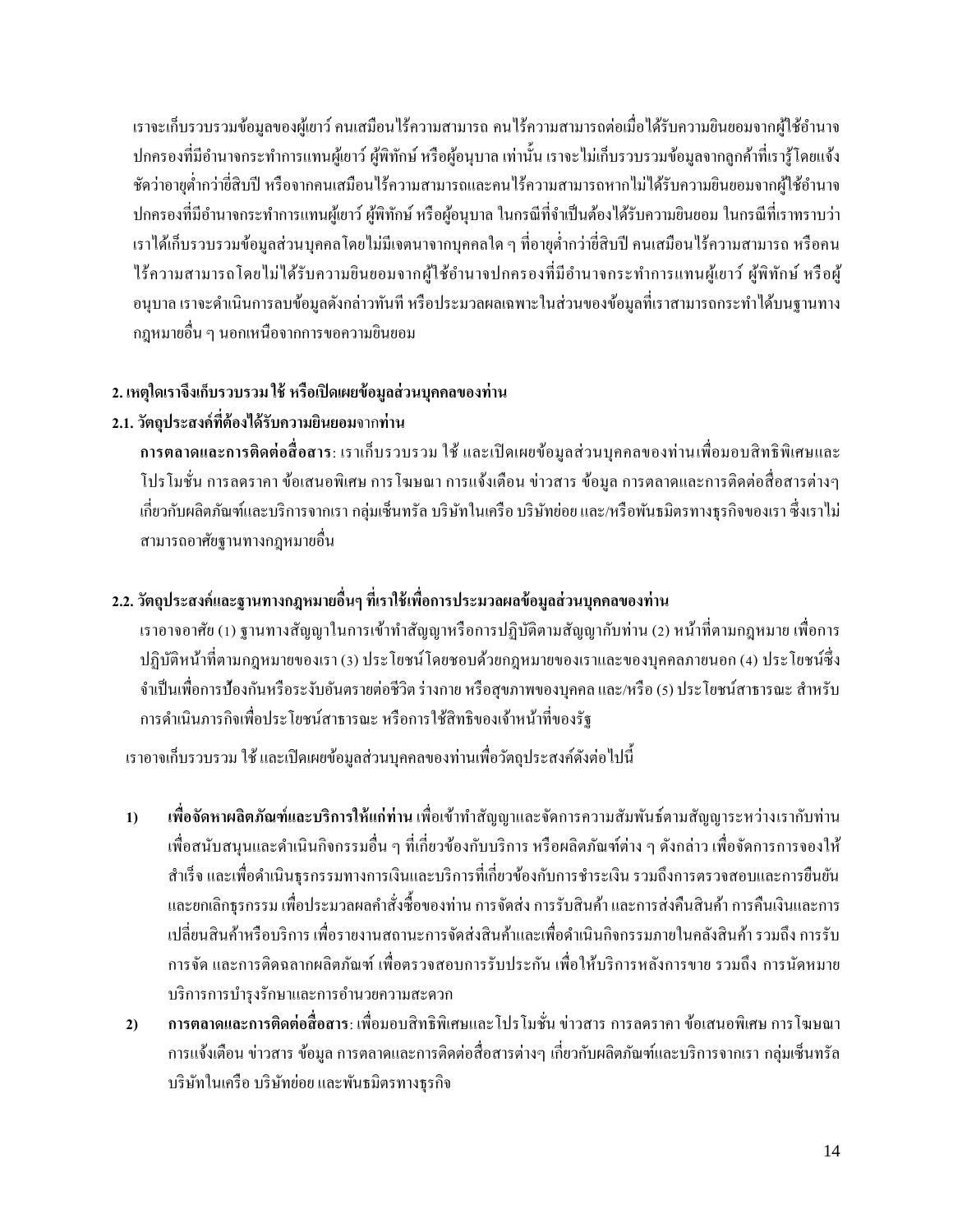- **3) โปรโมชั่น ข้อเสนอพิเศษ โปรแกรมการเป็นลูกค้าอย่างต่อเนื่อง** (**Loyalty programs) โปรแกรมการสะสมคะแนน (Reward programs) การจับรางวัล การแข่งขัน และข้อเสนอ/โปรโมชั่นอื่น ๆ**เพื่อให้ท่านได้เข้าร่วมหรือรับโปรโมชนั่ ข้อเสนอพิเศษ โปรแกรมการเป็นลูกค้าอย่างต่อเนื่อง (Loyalty programs) โปรแกรมการสะสมคะแนน การชิงโชค สิทธิพิเศษ การจับรางวัล การแข่งขัน และข้อเสนอ/โปรโมชั่นอื่น ๆ (เช่น การส่งอีเมลแจ้งเตือน การโอนข้อมูลส่วน บุคคลของท่านไปยังคู่ค้า/พันธมิตร) เพื่อการเข้าร่วมกิจกรรม และการจัดอบรม และบริการท้งัหมดที่เกี่ยวขอ้งกบัการ โฆษณาโดยรวมถึง การประมวลผลและจัดการการลงทะเบียนบัญชีผู้ใช้งานของท่าน การลงทะเบียนรับของขวัญ การ ลงทะเบียนเข้าร่วมกิจกรรม เพื่อการประมวลคะแนน การสะสม เพิ่ม แลกเปลี่ยน หรือได้รับคะแนน การแลกหรือจ่าย ด้วยคะแนน และการโอนคะแนน เพื่อการตรวจสอบประวตัิการใชง้านท้งัทางออนไลน์และออฟไลน์เพื่อการมอบบัตร กา นลั บตัรของขวญั และออกใบแจง้หน้ี
- **4) การลงทะเบียนและการพิสูจน์ยืนยันตัวตน** เพื่อลงทะเบียน ตรวจสอบ พิสูจน์ ยืนยัน ระบุและ/หรือ รับรองท่านหรือ ตัวตนของท่าน
- **5) เพื่อดูแลความสัมพนัธ์ระหว่างเรากับท่าน** เพื่อติดต่อสื่อสารกับท่านเกี่ยวกับผลิตภัณฑ์และการบริการที่ท่านได้รับจาก เรา ท้งัจากภายในระบบนิเวศของข้อมูล (Data ecosystem) ของกลุ่มเซ็นทรัล บริษัทในเครือของเรา บริษัทย่อย และจาก พันธมิตรทางธุรกิจของเรา เพื่อจัดการในด้านต่าง ๆ ที่เกี่ยวข้องกับการบริการลูกค้า ไม่ว่าจะเป็น คำถาม คำขอ ผลตอบ รับ ค าร้องเรียน ข้อเรียกร้อง ข้อพิพาท หรือการเยียวยาชดใช้ค่าเสียหาย เพื่อให้ความช่วยเหลือทางเทคนิคและแก้ไข ปัญหาทางเทคนิค เพื่อประมวลผลและปรับปรุงข้อมูลของท่าน เพื่ออำนวยความสะดวกแก่ท่านในการใช้ผลิตภัณฑ์ และรับบริการของเรา
- **6)** การมอบประสบการณ์เฉพาะบุคคล **(Personalization)การวิเคราะห์ข้อมูลตามความสนใจหรือพฤติกรรมของลูกค้า (Profiling) และการวิเคราะห์ข้อมูล(Data Analytics)** เพื่อแนะน าผลิตภัณฑ์และบริการที่ท่านอาจสนใจ ระบุความชอบ ึ ของท่าน และมอบประสบการณ์ที่เหมาะสมกับท่าน เพื่อเรียนรู้เพิ่มเติมเกี่ยวกับท่าน ผลิตภัณฑ์และบริการที่ท่านได้รับ และผลิตภัณฑ์และการบริการอื่นๆ ที่ท่านอาจสนใจ เพื่อประเมินความความสนใจหรือพฤติกรรมของท่านที่มีต่อ ผลิตภัณฑ์และการบริการ เพื่อดำเนินการวิเคราะห์ข้อมูล (Data analytics) การทำความสะอาดข้อมูล (Data cleansing) และการวิเคราะห์ข้อมูลตามความสนใจหรือพฤติกรรมของลูกค้า (Data profiling) เพื่อทำการค้นคว้าวิจัยทางการตลาด ท าแบบส ารวจ ประเมินผล พฤติกรรม สถิติและการแบ่งประเภท รูปแบบและกระแสความนิยมด้านการบริโภค การ วิเคราะห์ข้อมูลตามความสนใจหรือพฤติกรรม (Profiling) จากการประมวลผลข้อมูลส่วนบุคคลของท่าน เช่น การ ประมวลผลจากชนิดของผลิตภัณฑ์และประเภทของการบริการที่ท่านใช้หรือได้รับ ช่องทางที่ท่านต้องการได้รับการ ติดต่อ เพื่อรู้จักท่านมากขึ้น และเพื่อยกระดับการดำเนินธุรกิจให้ดียิ่งขึ้น ตลอดจนเพื่อปรับเปลี่ยนเนื้อหาให้ตรงกับ ความพึงพอใจ เพื่อพิจารณาความมีประสิทธิภาพของแคมเปญส่งเสริมการขาย เพื่อระบุและแกไ้ขปัญหาที่เกิดข้ึนกบั ผลิตภัณฑ์และการบริการที่มีอยู่ เพื่อการพัฒนาคุณภาพของข้อมูล เพื่อจุดประสงค์ดังกล่าว เราจะเก็บรวบรวมและ เปิ ดเผยข้อมูลส่วนบุคคลของท่านเพื่อความสนใจและผลประโยชน์ของท่าน และเพื่อประโยชน์โดยชอบด้วยกฎหมาย และการดำเนินธุรกิจของกลุ่มเซ็นทรัล บริษัทในเครือ บริษัทย่อยและพันธมิตรทางธุรกิจ ซึ่งไม่เกินกว่าสิทธิขั้นพื้นฐาน ในข้อมูลส่วนบุคคลของเจ้าของข้อมูลส่วนบุคคล ทั้งนี้ เราจะขอความยินยอมจากท่านเป็นคราว ๆ ไป หากจำเป็น
- **7) เพื่อยกระดับการด าเนินธุรกิจ ผลิตภัณฑ์และการบริการให้ดียิ่งขึ้น** เพื่อประเมิน พัฒนา จัดการและยกระดับ ค้นคว้าวิจัย และพัฒนาการให้บริการ ผลิตภัณฑ์ ระบบและการคำเนินธุรกิจให้แก่ท่านและลูกค้าของเราในระบบนิเวศของข้อมูล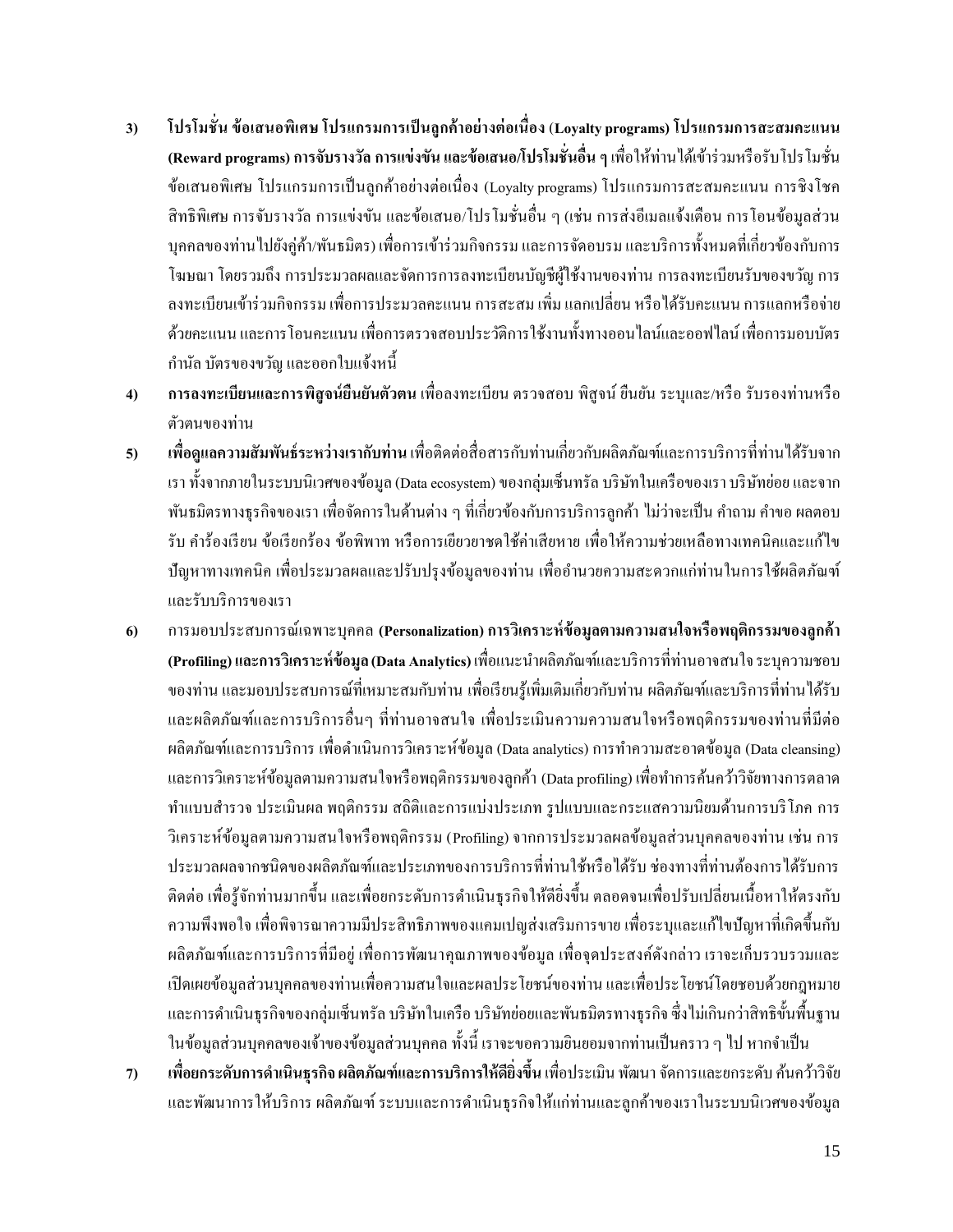(Data ecosystem) ของกลุ่มเซ็นทรัลท้งัหมด และรวมถึงแต่ไม่จ ากัดเพียงพันธมิตรทางธุรกิจของเรา เพื่อระบุและแก้ไข ปัญหาที่เกิดขึ้น เพื่อจัดทำรายงานภาพรวมของข้อมูลแบบไม่ระบุชื่อ และประเมินประสิทธิภาพในเรื่องผลิตภัณฑ์ สื่อ ดิจิทัล การตรวจวัดประสิทธิภาพในการทำงานของผลิตภัณฑ์ในเชิงกายภาพ คุณสมบัติด้านดิจิทัล และแคมเปญ ทางการตลาดของเรา ตลอดจนการพัฒนาโมเดลทางธุรกิจ แบบจำลองสำหรับการพิจารณาสินเชื่อ แบบจำลองด้านการ ประกนั ภยัและการจดัเก็บหน้ีสิน

- **8) เพื่อเรียนรู้เพิ่มเติมเกี่ยวกับท่าน** เพื่อเรียนรู้เพิ่มเติมเกี่ยวกบัผลิตภณั ฑ์และบริการที่ท่านได้รับ และผลิตภัณฑ์และการ บริการอื่น ๆ ที่ท่านอาจสนใจ รวมถึงการวิเคราะห์ข้อมูลตามความสนใจหรือพฤติกรรม (Profiling) จากการ ประมวลผลข้อมูลส่วนบุคคลของท่าน เช่น การประมวลผลจากชนิดของผลิตภัณฑ์และประเภทของการบริการที่ท่าน ใช้หรือได้รับจากเรา ช่องทางที่ท่านต้องการได้รับการติดต่อ และอื่น ๆ
- **9) การท างานของเว็บไซต์แอปพลิเคชันมือถือ และแพลตฟอร์มของเรา** เพื่อดูแล ด าเนินงาน ติดตาม สังเกตการณ์และ จัดการเว็บไซต์และแพลตฟอร์มของเราเพื่ออำนวยความสะดวกและรับรองให้ท่านมั่นใจว่าเว็บไซต์และแพลตฟอร์ม ท างานอย่างราบรื่น มีประสิทธิภาพและปลอดภัย เพื่ออ านวยความสะดวกท่านในการใช้งานเว็บไซต์และแพลตฟอร์ม ของเรา เพื่อปรับปรุงแผนงานและเน้ือหาของเวบ็ ไซตแ์ละแพลตฟอร์มของเราให้ดียิ่งข้ึน
- **10) การบริหารจัดการทางด้านเทคโนโลยีสารสนเทศ** เพื่อวัตถุประสงค์ในการบริหารจัดการธุรกิจของเรา รวมถึงการ จัดการระบบ**ปฏิบัติ**การด้านเทคโนโลยีสารสนเทศ การจัดการระบบติดต่อสื่อสาร ระบบความปลอดภัยทางด้าน เทคโนโลยีสารสนเทศและการตรวจสอบความปลอดภัยทางด้านเทคโนโลยีสารสนเทศการจัดการภายในด้านธุรกิจ ตามข้อปฏิบัติภายใน นโยบายและกระบวนการต่าง ๆ
- **11) การปฏิบัติตามหน้ าที่ตามกฎข้อบังคับและข้อผูกพัน** เพื่อด าเนินการให้เป็ นไปตามบทบัญญัติแห่งกฎหมาย กระบวนการทางกฎหมาย หรือคา สั่งของหน่วยงานรัฐซ่ึงรวมถึงหน่วยงานรัฐภายนอกประเทศไทย และ/หรือให้ความ ร่วมมือกับศาล ผู้กำกับดูแล หน่วยงานรัฐ และหน่วยงานที่บังคับใช้กฎหมาย ในกรณีที่มีเหตุผลอันควรเชื่อได้ว่าเราต้อง ด าเนินการดังกล่าวเพื่อปฏิบัติตามกฎหมายและในกรณีที่เราจ าเป็ นต้องเปิ ดเผยข้อมูลส่วนบุคคลของท่านอย่างเคร่งครัด เพื่อปฏิบัติตามบทบัญญัติแห่งกฎหมาย กระบวนการทางกฎหมาย หรือคา สั่งของรัฐดังกล่าว โดยรวมถึงการให้บริการ และการจัดการเรื่องบริการการขอคืนภาษีมูลค่าเพิ่ม (VAT refund) การออกใบกำกับภาษี หรือออกแบบฟอร์มภาษีแบบ เต็ม การบันทึกและติดตามการติดต่อสื่อสาร การเปิดเผยข้อมูลให้แก่หน่วยงานที่มีอำนาจจัดเก็บภาษี ผู้กำกับดูแลด้าน บริการทางการเงิน และองค์กรและหน่วยงานรัฐอื่น ๆ ที่กำกับดูแล และเพื่อการสืบสวนสอบสวนหรือป้องกัน อาชญากรรม
- **12) การปกป้องผลประโยชน์ของเรา** เพื่อปกป้องความมนั่ คงและความเชื่อมนั่ ทางธุรกิจของบริษัทฯ เพื่อใช้สิทธิหรือ ปกป้องผลประโยชน์ของเราที่จำเป็นและสามารถทำได้ตามกฎหมาย เช่น การตรวจจับ ป้องกัน และตอบโต้ข้อ เรียกร้องการทุจริต การละเมิดทรัพย์สินทางปัญญา หรือการไม่ปฏิบัติตามกฎหมาย เพื่อจัดการและป้องกันความ เสียหายแก่ทรัพย์สินและสมบัติของเรา เพื่อการปฏิบัติตามข้อกำหนดและเงื่อน ไขของเรา เพื่อตรวจจับและป้องกันการ ประพฤติที่มิชอบภายในองค์กรซึ่งรวมไปถึงการใช้กล้องวงจรปิด เพื่อติดตามเฝ้าระวังเหตุการณ์ เพื่อป้องกันและ รายงานความผิดทางอาญา และเพื่อปกป้องความมั่นคงและและความเชื่อมั่นทางธุรกิจของบริษัทฯ
- **13) การตรวจจับการทุจริต** เพื่อตรวจสอบตัวตนของท่าน และเพื่อด าเนินการตรวจสอบทางกฎหมายหรือกฎข้อบังคับอื่น ๆ ที่บังคับใช้ (เช่น เพื่อดำเนินการตามกฎหมายป้องกันและปราบปรามการฟอกเงิน และป้องกันการทุจริต) ทั้งนี้ รวมไป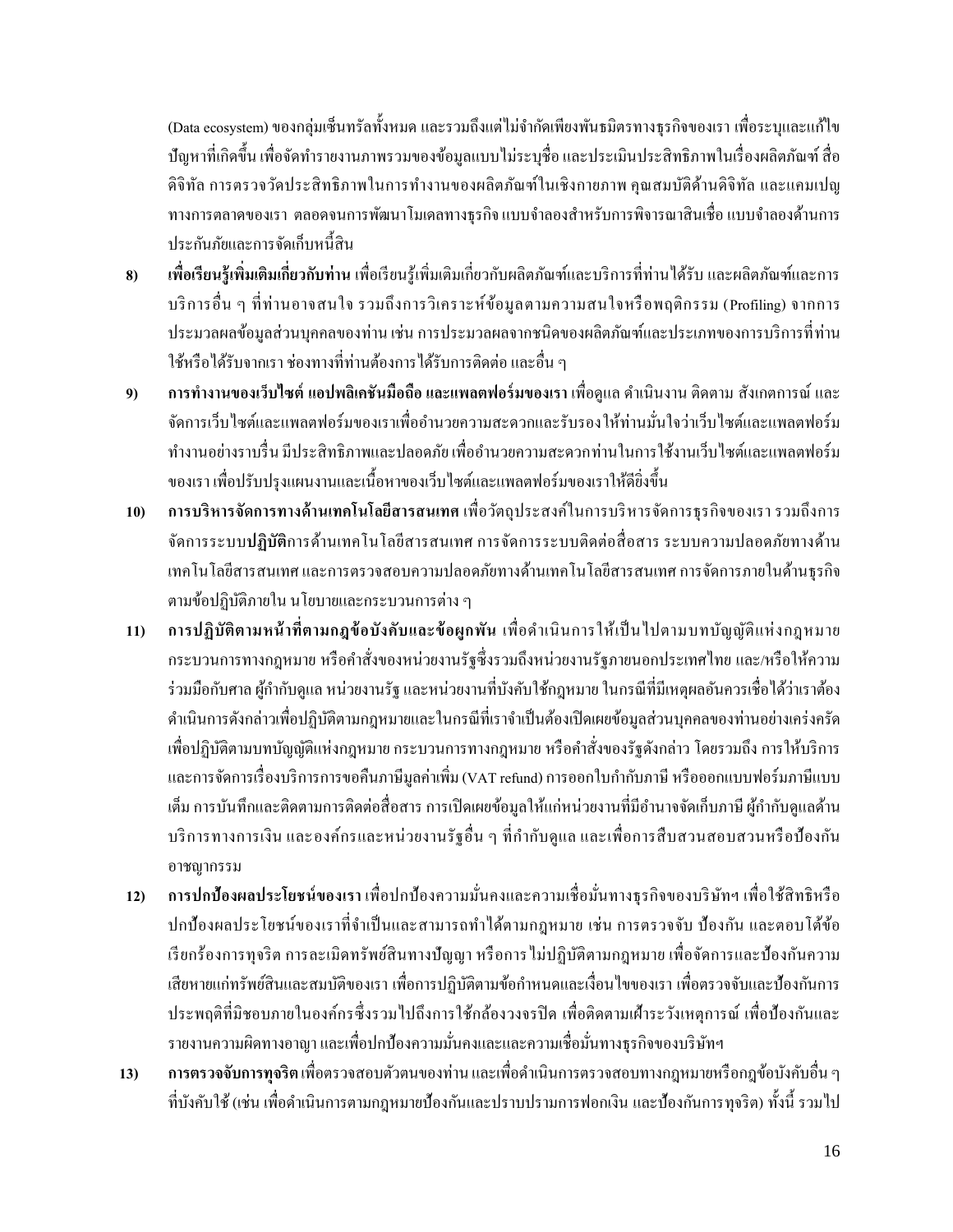ถึงการจัดทำรายชื่อผู้มีความเสี่ยง (Sanction list checking) การตรวจสอบและทำบันทึกภายใน การจัดการทรัพย์สิน ระบบ และการควบคุมทางธุรกิจอื่น ๆ

- **14) การท าธุรกรรมขององค์กร**ในกรณีที่มีการขาย การโอน การควบรวม การปรับโครงสร้างองค์กร หรือเหตุการณ์อื่น ๆ ที่ใกล้เคียงกัน เราอาจโอนข้อมูลของท่านไปยังบุคคลภายนอกอื่น ๆ ไม่ว่าจะรายเดียวหรือหลายราย อันเป็นส่วนหนึ่ง ของการทำธุรกรรมนั้น ๆ
- **15) ความเสี่ยง** เพื่อดำเนินการบริหารความเสี่ยง การตรวจสอบการดำเนินงาน และการประเมินความเสี่ยง และ/หรือ
- **16) ชีวิต** เพื่อป้องกันหรือยับย้งัอนั ตรายที่เกิดข้ึนต่อชีวิต ร่างกาย หรือสุขภาพของบุคคล หากท่านไม่สามารถให้ข้อมูลส่วนบุคคลแก่เราเมื่อมีการร้องขอ เราอาจไม่สามารถนำเสนอหรือจัดหาผลิตภัณฑ์หรือ บริการของเราแก่ท่านได้

## **3. บุคคลใดทเรา ี่ อาจเปิดเผยหรือโอนข้อมูลส่วนบุคคลของท่านให้**

เราอาจเปิ ดเผย หรื อโอนข้อมูลส่วนบุคคลของท่านไปยังบุคคลภายนอกท้ังภายในประเทศไทยหรื อนอกประเทศไทย ดังต่อไปนี้ซึ่งเก็บรวบรวม ใช้หรือเปิดเผยข้อมูลส่วนบุคคล เพื่อวัตถุประสงค์ตามนโยบายฉบับนี้ โดยท่านสามารถอ่าน นโยบายส่วนบุคคลของบุคคลภายนอกเหล่าน้นั เพื่อศึกษาขอ้ มูลเพิ่มเติมเกี่ยวกับวิธีการที่บุคคลภายนอกดังกล่าวเก็บรวบรวม ใช้หรือเปิดเผยข้อมูลส่วนบุคคลของท่านได้ ซึ่งท่านเองก็ตกอยู่ภายใต้นโยบายความเป็นส่วนตัวเหล่านั้นด้วยเช่นกัน

### **3.1. บริษัทในระบบนิเวศของข้อมูล(Data ecosystem) ของกลุ่มเซ็นทรัล**

ในฐานะที่ บริษัท [บริษัท เซ็นทรัล กร๊ป ออนไลน์ จำกัด] เป็นส่วนหนึ่งของระบบนิเวศของข้อมล (Data ecosystem) ภายใต้กลุ่มเซ็นทรัล ซึ่ งท้ังหมดมีการร่วมมือและแบ่งปันการให้บริการและระบบต่าง ๆ แก่ลูกค้า รวมไปถึง การ ให้บริการที่เกี่ยวข้องกับเว็บไซต์และระบบอื่น ๆ ดังนั้น บริษัทฯ อาจมีความจำเป็นที่จะต้องเปิดเผยหรือโอนข้อมูลส่วน บุคคลของท่านไปยังบริษัทอื่น ๆ ที่อยู่ในระบบนิเวศของข้อมูล (Data ecosystem) ของกลุ่มเซ็นทรัล หรืออนุญาตให้ บริษัทอื่น ๆ ที่อย่ในระบบนิเวศของข้อมล (Data ecosystem) ของกลุ่มเซ็นทรัล เข้าถึงข้อมูลส่วนบุคคลของท่านเพื่อ วัตถุประสงค์ตามที่ได้ระบไว้ในนโยบายความเป็นส่วนตัวนี้ โปรดดุรายชื่อบริษัทของกลุ่มเซ็นทรัล [ที่นี่ <https://www.centralgroup.com/storage/pdpa/cg-pdpa-brc-intra-group-agreement-th.pdf>]

### **3.2. ผู้ให้บริการของเรา**

เราอาจว่าจ้างบริษัทอื่น ตัวแทน หรือผู้รับจ้างในการให้บริการในนามของเรา หรืออำนวยความสะดวกในการมอบ ผลิตภัณฑ์และบริการให้กับท่าน โดยเราอาจแบ่งปันข้อมูลส่วนบุคคลของท่านไปยังผู้ให้บริการหรือผู้จัดจำหน่ายซึ่ง เป็นบุคคลภายนอก ต่อไปนี้ ซึ่งรวมถึงแต่ไม่จำกัดเพียง (1) ผู้พัฒนา/ให้บริการโครงสร้างพื้นฐาน อินเทอร์เน็ต โครงสร้างพ้ืนฐานทางเทคนิค ซอฟต์แวร์และเว็บไซต์ และผู้ให้บริการด้านเทคโนโลยีสารสนเทศ (2) ผู้ให้บริการโลจิ สติกส์และคลังสินค้า (3) ผู้ให้บริการด้านการชำระเงิน (4) บริษัทตัวแทนหรือหน่วยงานวิจัย (5) ผู้ให้บริการด้านการ วิเคราะห์ข้อมูล (6) บริษัทตัวแทนหรือหน่วยงานสำรวจข้อมูล (7) ผู้ตรวจสอบบัญชี (8) บริษัทตัวแทนหรือหน่วยงาน ด้านการติดต่อสื่อสาร สื่อโฆษณาและการตลาด (9) ศูนย์บริการข้อมูลลูกค้า (call center) (10) ผู้จัดงานและกิจกรรม (11) บริษัทตัวแทนการขาย (12) ผู้ให้บริการด้านโทรคมนาคมและการติดต่อสื่อสาร (13) ผู้ให้บริการและตัวแทนด้าน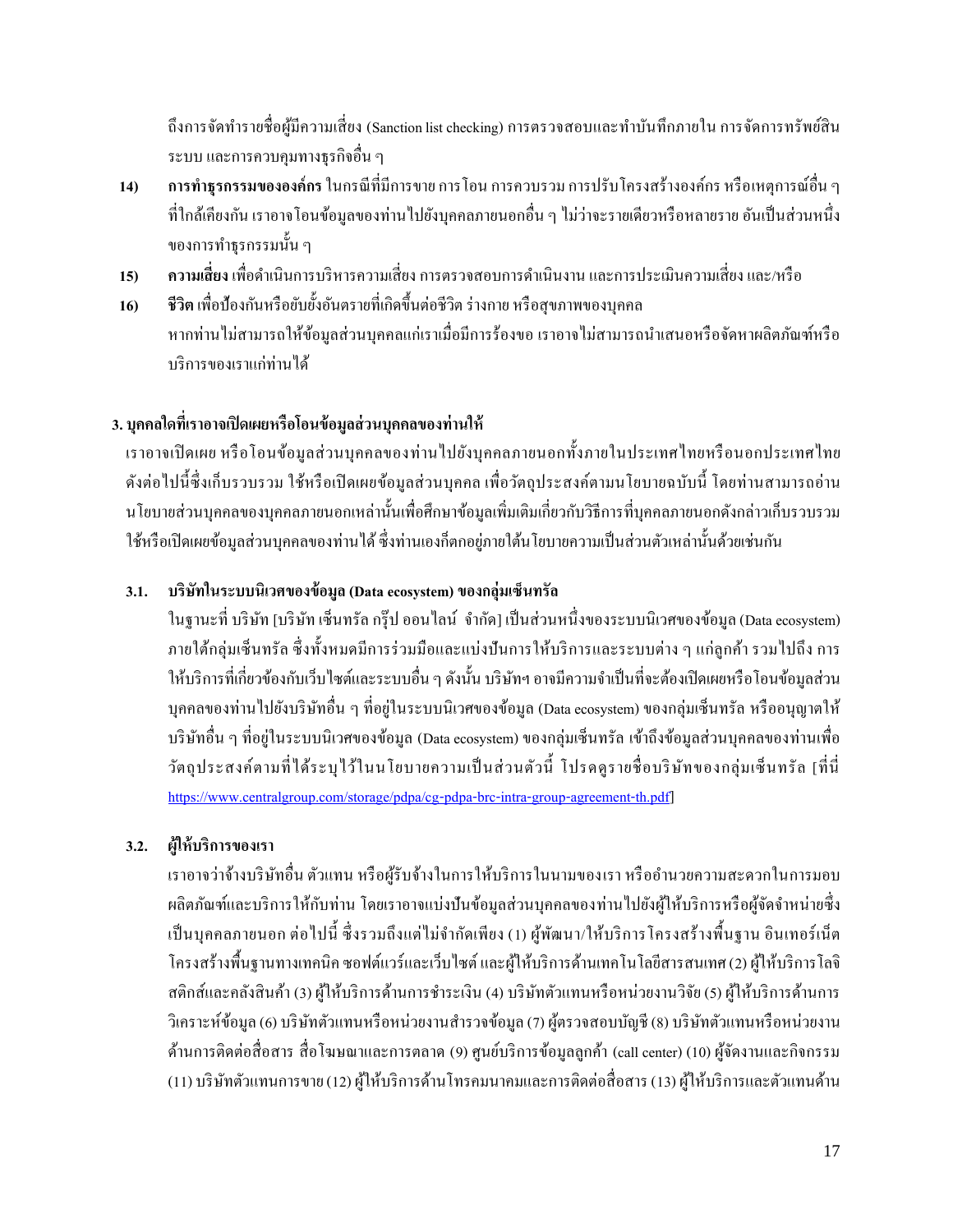การชำระเงิน ระบบการชำระเงิน การขืนยันตัวตน และการตรวจสอบและอ่านข้อมูลด้วยอุปกรณ์อิเล็กทรอนิกส์ (Dip Chip Service) (14) ผู้ให้บริการด้านการบริหารจัดการที่เป็นบุคคลภายนอกที่ได้รับการว่าจ้าง (15) ผู้ให้บริการด้านการ จัดเก็บข้อมูลและบริการคลาวด์ (Cloud) (16) ผู้ให้บริการด้านการตรวจสอบและยืนยันข้อมูล (เน็ตเบย์ และกรมการ ปกครอง) (17) พนักงานเดินเอกสาร(18) ผู้ให้บริการด้านการพิมพ์

ในระหว่างการให้บริการต่าง ๆ ดังกล่าว ผู้ให้บริการอาจจะต้องเข้าถึงข้อมูลส่วนบุคคลของท่าน อย่างไรก็ตาม เราจะ ให้ข้อมูลแก่ผู้ให้บริการของเราเพียงเท่าที่จำเป็นสำหรับการให้บริการดังกล่าวเท่านั้น และจะขอให้ผู้ให้บริการไม่ใช้ ข้อมูลของท่านเพื่อวัตถุประสงค์อื่นแต่อย่างใด

### **3.3. พนัธมิตรทางธุรกิจของเรา**

เราอาจโอนข้อมูลส่วนบุคคลของท่านไปยังพันธมิตรทางธุรกิจด้านการธนาคารการเงิน การให้สินเชื่อการให้กู้ยืม การ บริ หารสินทรัพย์ การลงทุน การประกันภัย บัตรเครดิต โทรคมนาคม การตลาด การค้าปลีก อี-คอมเมิร์ซ (Ecommerce) คลังสินค้าและการขนส่งโลจิสติกส์ ศูนย์สุขภาพ ผลิตภัณฑ์และบริการเพื่อการคำเนินชีวิต สปาและศูนย์ ออกก าลังกาย โปรแกรมการสะสมคะแนน (Reward program) และโปรแกรมการเป็ นลูกค้าอย่างต่อเนื่อง (Loyalty program)และการวิเคราะห์ข้อมูล (Data analytics) รวมถึงแพลตฟอร์มของผู้ขายหรือผู้ให้บริการซึ่งเราอาจได้ร่วมกัน เสนอผลิตภัณฑ์หรือบริการ หรือที่ทางผู้ขายหรือผู้ให้บริการได้เสนอผลิตภัณฑ์หรือบริการให้กับท่าน ท้งัน้ีข้อมูลที่ส่ง ต่อหรือแบ่งปันกันในลักษณะนี้นั้นจะอยู่ภายใต้นโยบายความเป็นส่วนตัวของบุคคลภายนอก มิใช่ภายใต้นโยบาย คาาบเป็นส่าบต้าจบับบี้

## **3.4. เว็บไซต์ต่างๆ ในสื่อสังคมออนไลน์**

ท่านสามารถล็อกอินเข้าสู่เว็บไซต์และแพลตฟอร์มของเราได้โดยไม่ต้องกรอกข้อมูลในแบบฟอร์ม ในกรณีที่ท่านเข้าสู่ ระบบผ่านระบบล็อคอินของสื่อสังคมออนไลน์ท่านให้ความยินยอมโดยชัดแจ้งให้เราเข้าถึงและจัดเก็บข้อมูล สาธารณะที่อยู่ในบัญชีต่าง ๆ ในสื่อสังคมออนไลน์ของท่าน (เช่น Facebook Google หรือ Instagram) รวมไปถึง ข้อมูลอื่น ๆ ที่ปรากฏขึ้นระหว่างการใช้ระบบล็อกอินผ่านสื่อสังคมออนไลน์ดังกล่าว นอกจากนี้ เราอาจส่งอีเมลของ ท่านไปยังสื่อสังคมออนไลน์ เพื่อเป็นการระบุตัวตนว่าท่านเป็นสมาชิกของบรรดาสื่อสังคมออนไลน์ที่เกี่ยวข้อง หรือ ไม่ และเพื่อเป็นการลงโฆษณาที่เหมาะสมกับความชอบและที่เกี่ยวข้องบนบัญชีสื่อสังคมออน ไลน์ของท่าน ตาม ความเหมาะสม

เรายังร่วมมือกับบุคคลภายนอกอื่น ๆ ซึ่งจะทำให้ท่านสามารถเข้ารับบริการหรือเข้าร่วมรับข้อเสนอ โปร โมชั่นของ บุคคลภายนอกอื่น ๆ เหล่านั้นได้ ยกตัวอย่างเช่น สำหรับบางบริษัท ท่านสามารถใช้เลขโปรแกรมการเป็นลูกค้าอย่าง ต่อเนื่อง (Loyalty program number)ของท่าน หรือล็อกอินเข้าสู่ระบบออนไลน์ของท่าน เพื่อรับหรือสมัครบริการของ บริษัทนั้น ๆ ได้ นอกจากนี้ ท่านสามารถเชื่อมบัญชีสื่อสังคมออนไลน์ของท่านกับบัญชีบริการออนไลน์ของท่านได้ หรือเข้าสู่ระบบของบัญชีบริการออนไลน์ของท่านจากบัญชีสื่อสังคมออนไลน์ของท่าน ท้งัน้ีเมื่อท่านสมัครบริการต่าง ๆ ดังกล่าวนั้น เราจะแบ่งปันข้อมูลส่วนบุคคลของท่านไปยังบุคคลภายนอกที่ท่านได้ทำการสมัครบริการไว้ หากท่าน ้ไม่ประสงค์ที่จะแบ่งปันข้อมูลส่วนบุคคลของท่านด้วยวิธีการนี้ โปรดอย่าให้เลขโปรแกรมการเป็นลูกค้าอย่างต่อเนื่อง (Loyalty program number) หรื อหมายเลขโปรแกรมสะสมคะแนน (Reward program number) ของท่านแก่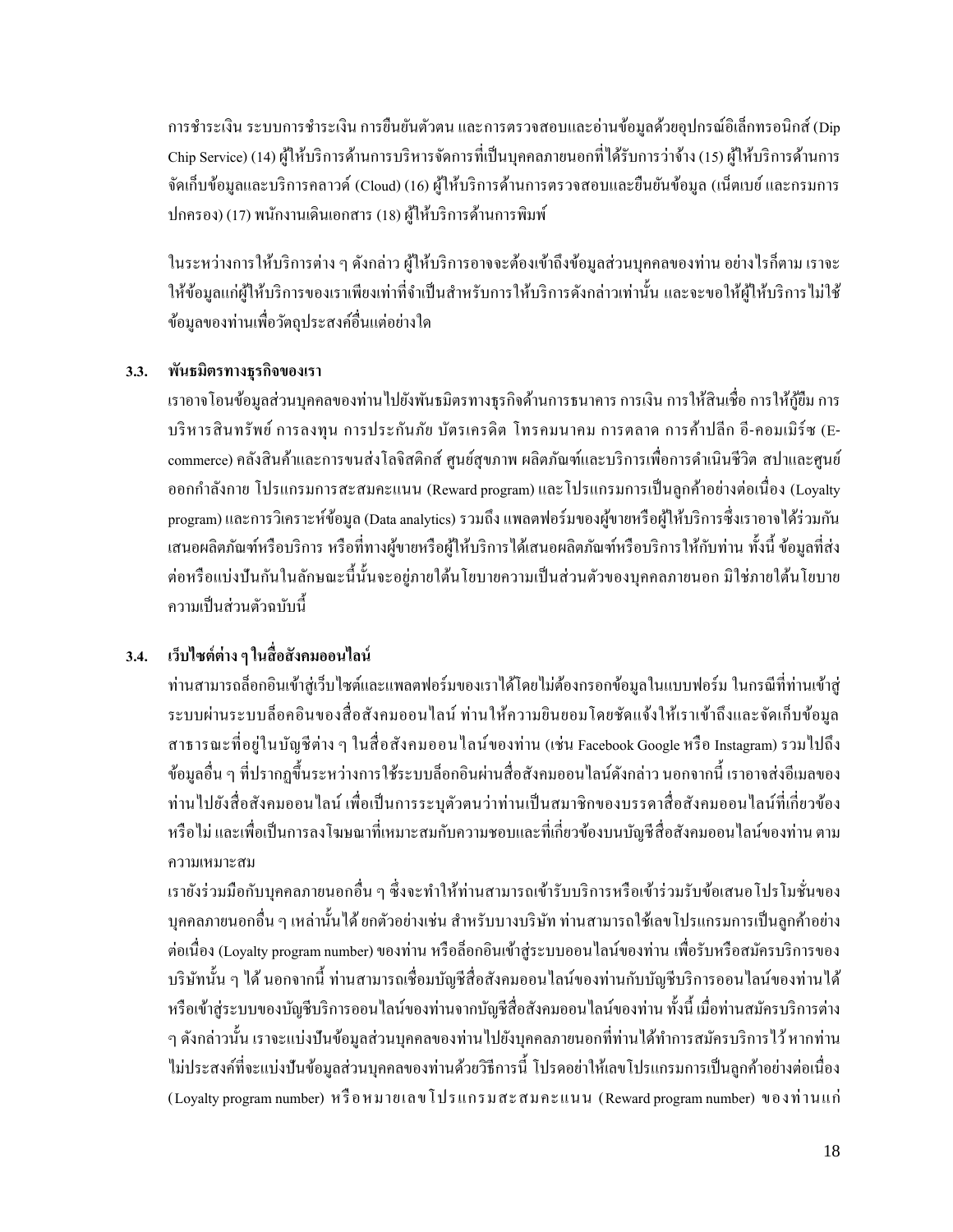บุคคลภายนอก และอย่าสมัครรับข้อเสนอ โปร โมชั่น โดยใช้บัญชีบริการออน ใลน์ของท่าน รวมทั้งอย่าเชื่อมต่อบัญชี ้บริการออนไลน์ของท่านเข้ากับบัญชีที่ให้บริการโดยบุคคลภายนอก ข้อมูลที่ส่งต่อหรือแบ่งปันกันในลักษณะนี้นั้นจะ ้อยู่ภายใต้นโยบายความเป็นส่วนตัวของบุคคลภายนอก มิใช่ภายใต้นโยบายความเป็นส่วนตัวฉบับนี้

## **3.5. บุคคลภายนอกตามที่กฎหมายก าหนด**

ในบางกรณี เราอาจจะจ าเป็ นที่จะต้องเปิ ดเผยหรือแบ่งปันข้อมูลส่วนบุคคลของท่านเพื่อปฏิบัติตามกฎหมาย หรือกฎ ข้อบังคับ ซึ่งรวมถึงการปฏิบัติตามหน่วยงานที่บังคับใช้กฎหมาย ศาล เจ้าพนักงาน หน่วยงานรัฐ หรือบุคคลภายนอก อื่น ๆ ในกรณีที่เราเชื่อว่าจำเป็นจะต้องปฏิบัติตามหน้าที่ตามกฎหมายหรือกฎข้อบังคับทางกฎหมาย หรือเพื่อการ ปกป้องสิทธิของเรา สิทธิของบุคคลอื่น หรือเพื่อความปลอดภัยของบุคคล หรือเพื่อตรวจสอบ ป้องกัน หรือจัดการ เกี่ยวกับปัญหาการทุจริต หรือด้านความมนั่ คงหรือความปลอดภัย

## **3.6 ที่ปรึกษาด้านต่างๆ**

ที่ปรึกษาด้านต่าง ๆ น้ันรวมถึงทนายความ ผู้เชี่ยวชาญทางเทคนิคและผู้ตรวจสอบบัญชีที่ช่วยในการประกอบธุรกิจ การคำเนินคดี หรือจัดการเกี่ยวกับข้อเรียกร้องทางกฎหมาย

### **3.7 สมาคม และองค์กรต่างๆ**

เราอาจโอนข้อมูลส่วนบุคคลของท่านไปยังสมาคมต่าง ๆ เช่น สมาคมการค้าผู้ให้บริการชำระเงินอิเล็กทรอนิกส์ไทย (TEPA) ส านักงานพัฒนาธุรกรรมทางอิเล็กทรอนิกส์ (สพธอ.) สมาคมสหพันธ์องค์กรผู้บริโภค (สสอบ.) มูลนิธิเพื่อ ผู้บริโภค หอการค้าไทยและสภาหอการค้าแห่งประเทศไทย สมาคมผู้ประกอบการพาณิชย์อิเล็กทรอนิกส์ไทย สมาคม ค้าปลีก สมาคมศูนย์การค้า หรือกลุ่มแยกราชประสงค์

## **3.8 ผู้รับโอนสิทธิและ/หรือหน้าที่**

ผู้รับโอนสิทธิและ/หรือหน้าที่นั้นหมายความรวมถึงบุคคลภายนอกในกรณีมีการปรับโครงสร้างองค์กร การควบรวม กิจการการโอนกิจการไม่ว่าจะบางส่วน หรือท้งัหมด การขายการซ้ือการร่วมลงทุน การโอนสิทธิการโอน หรือการ จำหน่ายกิจการ ทรัพย์สิน หรือหุ้น หรือการทำธุรกรรมที่คล้ายกัน ไม่ว่าบางส่วนหรือทั้งหมด ผู้รับโอนสิทธิและ/หรือ หน้าที่ของเราจะปฏิบัติตามนโยบายความเป็นส่วนตัวฉบับนี้เพื่อเป็นการเคารพต่อข้อมูลส่วนบุคคลของท่าน

### **4. การโอนข้อมูลส่วนบุคคลของท่านไปยังต่างประเทศ**

เราอาจเปิ ดเผยหรือโอนข้อมูลส่วนบุคคลของท่านไปยังบุคคลภายนอก หรือผู้ให้บริการที่อยู่ในต่างประเทศซึ่ งประเทศ ปลายทางอาจมี หรืออาจไม่มีระดับการคุ้มครองข้อมูลส่วนบุคคลที่เท่าเทียมกัน ทั้งนี้ เราจะดำเนินการตามขั้นตอนและ มาตรการต่าง ๆ เพื่อทำให้ท่านมั่นใจได้ว่าการโอนข้อมูลส่วนบุคคลของท่านจะโอนอย่างปลอดภัยและบุคคลที่รับโอนข้อมูล นั้นมีระดับการคุ้มครองข้อมูลส่วนบุคคลที่เหมาะสมหรือกรณีอื่น ๆ ตามที่กฎหมายกำหนด และเราจะขอความยินยอมจาก ท่านเพื่อการโอนข้อมูลส่วนบุคคลของท่านไปยังต่างประเทศหากจำเป็นต้องปฏิบัติตามที่กฎหมายกำหนด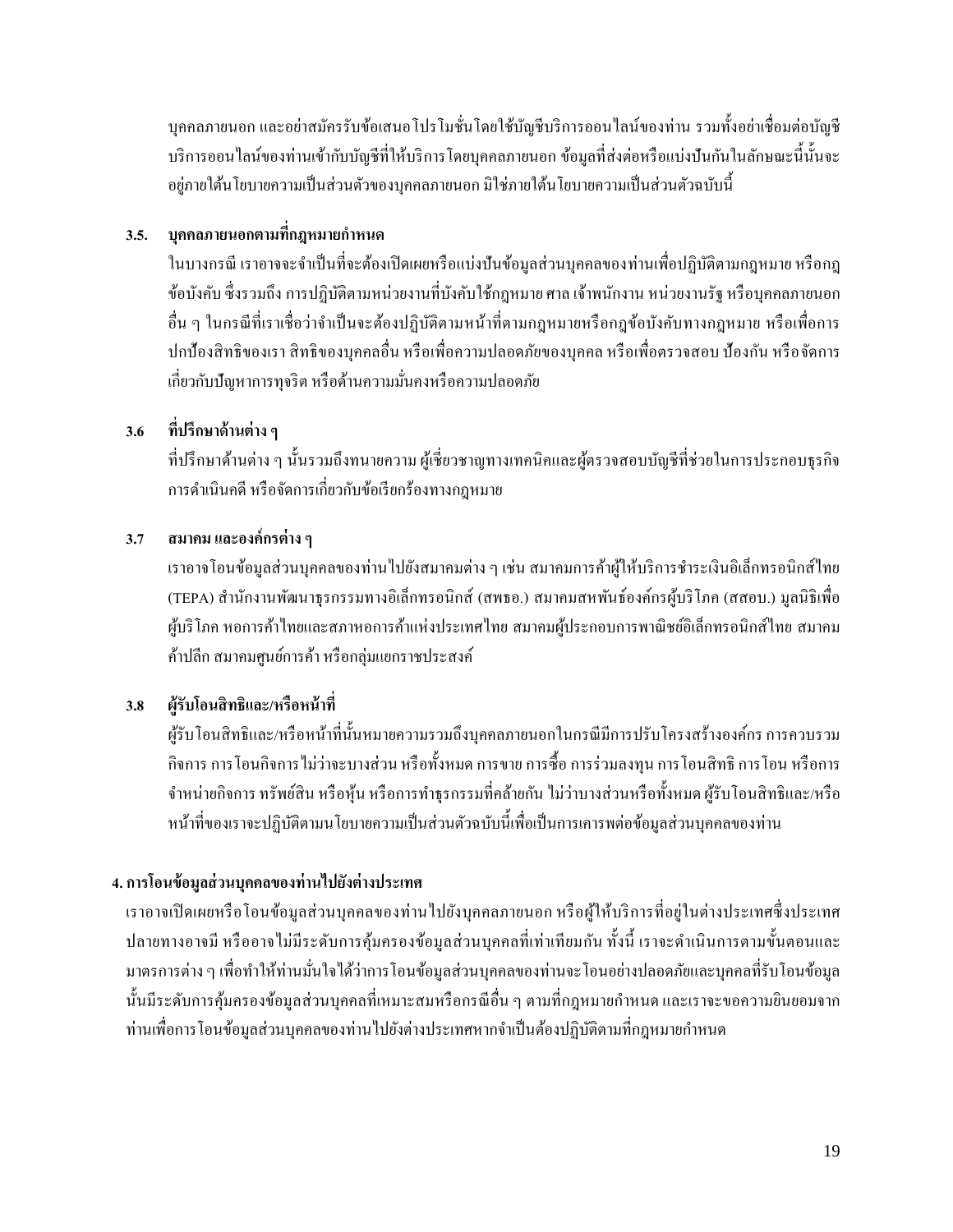## **5. ระยะเวลาในการที่เราเก็บข้อมูลส่วนบุคคลของท่าน**

เราจะเก็บรักษาข้อมูลส่วนบุคคลของท่านในระยะเวลาเท่าที่จำเป็นอย่างสมเหตุสมผล เพื่อให้บรรลุตามวัตถุประสงค์ที่เรา ได้รับข้อมูลส่วนบุคคลนั้นมา และเพื่อปฏิบัติตามภาระหน้าที่ทางกฎหมายและกฎข้อบังคับต่าง ๆ อย่างไรก็ตาม เราอาจเก็บ ข้อมูลส่วนบุคคลของท่านนานข้ึนหากจา เป็นตามกฎหมายที่ใช้บังคับ

## **6. ความปลอดภัยของข้อมลู**

บริษัทฯ ตระหนักถึงความสำคัญของการรักษาความมั่นคงปลอดภัยของข้อมูลส่วนบุคคลของท่าน บริษัทฯ จึงพยายามอย่างยิ่ง ที่จะปกป้องข้อมูลของท่านด้วยการกำหนดให้มีมาตรการในการรักษาความมั่นคงปลอดภัยของข้อมูลส่วนบุคคลของท่าน ้อย่างเหมาะสมและสอดคล้องกับการรักษาความลับของข้อมูลส่วนบุคคลเพื่อป้องกันการสูญหาย เข้าถึง ทำลาย ใช้ แปลง แก้ไข หรือเปิ ดเผย โดยไม่มีสิทธิหรือโดยไม่ชอบด้วยกฎหมาย โดยบริษัทฯ จะตรวจสอบวิธีการเก็บรวบรวมข้อมูลส่วนบุคคล พ้ืนที่ในการจดัเก็บขอ้ มูลและดา เนินการตามหลกัปฏิบตัิในการประมวลผลรวมถึงมาตรการความปลอดภยัทางกายภาพ ให้ เป็นไปตามที่กำหนดในนโยบายและแนวปฏิบัติในการรักษาความมั่นคงปลอดภัยด้านเทคโนโลยีสารสนเทศของบริษัทฯ

# **7. คุกกีแ้ละวิธีการใช้คุกกี้**

เมื่อท่านเยี่ยมชมเว็บไซต์ของเรา เราจะเก็บรวบรวมข้อมูลบางประการโดยอัตโนมัติจากท่านผ่านการใช้คุกกี้

คกกี้ คือ ข้อมลขนาดเล็กหรือข้อความที่ออกให้กับคอมพิวเตอร์ของท่านเมื่อท่านเยี่ยมชมเว็บไซต์ และใช้เพื่อจัดเก็บหรือ ติดตามข้อมูลเกี่ยวกับการใช้เว็บไซต์ของท่านและนำมาใช้ในการวิเคราะห์กระแสความนิยม (trend) การบริหารจัดการ เว็บไซต์ ติดตามการเคลื่อนไหวการใช้เว็บไซต์ของผู้ใช้บริการ หรือเพื่อจดจำการตั้งค่าของผู้ใช้บริการ ทั้งนี้ คุกกี้บางประเภท นั้นจำเป็นเป็นอย่างมาก มิฉะนั้นหน้าเว็บไซต์อาจจะไม่สามารถใช้การได้อย่างเหมาะสม และคุกกี้ประเภทอื่น ๆ นั้นอนุญาต ให้เราปรับปรุงประสบการณ์การเบราวซ์ของท่าน ปรับแต่งเนื้อหาตามความต้องการของท่าน และทำให้ปฏิสัมพันธ์ของท่าน กับเว็บไซต์สะดวกมากข้ึน เนื่องจากคุกก้ีจะจดจา ชื่อผใู้ช้(ในวิธีการที่ปลอดภัย) รวมท้งัจดจ าการต้งัค่าทางภาษาของท่าน

อินเตอร์เน็ตเบราว์เซอร์ส่วนใหญ่จะให้ท่านเป็นคนตดัสินใจว่าจะยอมรับคุกก้ีหรือไม่หากท่านปฏิเสธลบออก หรือบล็อคการ ติดตามโดยคุกก้ีอาจกระทบประสบการณ์ผใู้ชข้องท่าน และหากปราศจากคุกก้ีความสามารถของท่านในการใช้งานลักษณะ หรือพื้นที่ทั้งหมดหรือบางส่วนของเว็บไซต์อาจถูกจำกัด

นอกจากนี้ บคคลภายนอกอาจออกคกกี้ผ่านเว็บไซต์ของเราเพื่อมอบโฆษณาที่เกี่ยวข้องกับความสนใจของท่านตามกิจกรรม การเบราวซ์ของท่าน บุคคลภายนอกเหล่าน้ีอาจเก็บรวบรวมประวัติการเบราวซ์ของท่านหรือข้อมูลอื่นเพื่อให้ทราบว่าท่าน เข้าถึงเว็บไซต์อย่างไร และเพจที่ท่านเยี่ยมชมหลังจากที่ออกจากเว็บไซต์ของเราข้อมูลที่รวบรวมผ่านตวักลางอตัโนมตัิเหล่าน้ี อาจมีความเกี่ยวข้องกับข้อมูลส่วนบุคคลที่ท่านได้ให้ไว้ก่อนหน้านี้บนเว็บไซต์ของเรา

## **8. สิทธิของเจ้าของข้อมูลส่วนบุคคล**

ภายใต้บทบัญญัติแห่งกฎหมายและข้อยกเว้นตามกฎหมายที่เกี่ยวข้อง ท่านอาจมีสิทธิตามที่ระบุไวด้งัต่อไปน้ี

ี่ 9) **การเข้าถึง**: ท่านอาจมีสิทธิในการขอเข้าถึงหรือขอรับสำเนาข้อมูลส่วนบุคคลที่เราเก็บรวบรวม ใช้หรือเปิดเผยเกี่ยวกับ ้ท่าน ทั้งนี้ เพื่อความเป็นส่วนตัวและความปลอดภัยของท่าน เราอาจขอให้ท่านพิสูจน์ตัวตนของท่านก่อนจะให้ข้อมูล ตามที่ท่านขอ